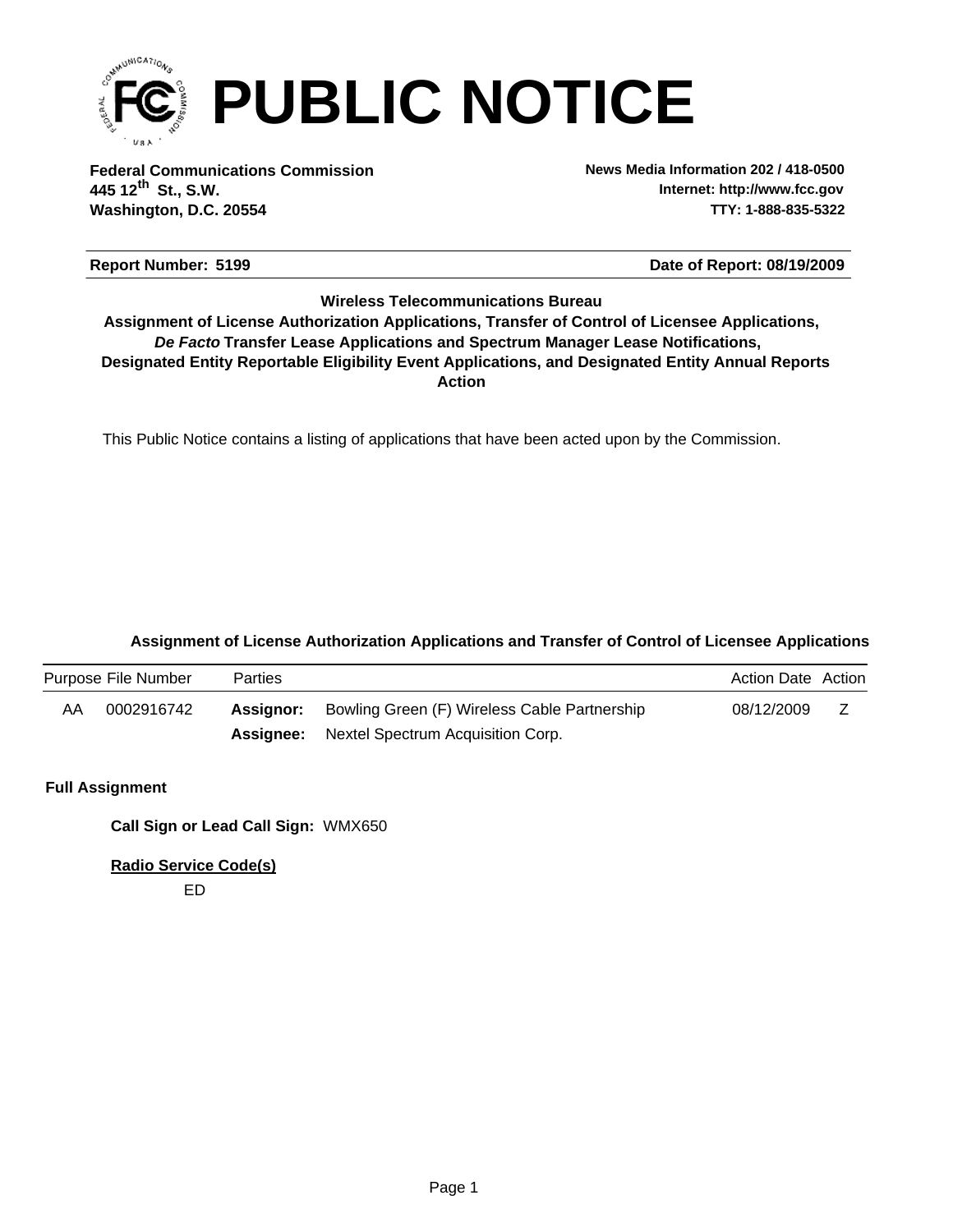|    | Purpose File Number                       | Parties                       |                                                            | Action Date Action |   |
|----|-------------------------------------------|-------------------------------|------------------------------------------------------------|--------------------|---|
| AM | 0003042932                                | Assignor:<br>Assignee:        | Big Bend telecom, LTD<br>Dell Telephone Cooperative, Inc.  | 08/14/2009         | M |
|    | <b>Partitioning AND/OR Disaggregation</b> |                               |                                                            |                    |   |
|    | Call Sign or Lead Call Sign: WQGB251      |                               |                                                            |                    |   |
|    | <b>Radio Service Code(s)</b><br>AW        |                               |                                                            |                    |   |
| AA | 0003684165                                | Assignor:<br>Assignee:        | Colorado CallComm, Inc.<br>CallComm 800                    | 08/12/2009         | Z |
|    | <b>Full Assignment</b>                    |                               |                                                            |                    |   |
|    | Call Sign or Lead Call Sign: WPSA492      |                               |                                                            |                    |   |
|    | <b>Radio Service Code(s)</b><br><b>YC</b> |                               |                                                            |                    |   |
| AA | 0003712473                                | Assignor:<br>Assignee:        | <b>Premium Standard Farms</b><br><b>Farmland Foods Inc</b> | 08/13/2009         | D |
|    | <b>Full Assignment</b>                    |                               |                                                            |                    |   |
|    | Call Sign or Lead Call Sign: WPFY548      |                               |                                                            |                    |   |
|    | <b>Radio Service Code(s)</b><br>IG        |                               |                                                            |                    |   |
| AA | 0003776314                                | <b>Assignor:</b><br>Assignee: | Counterpoint Communications, Inc.<br>HITN Spectrum, LLC    | 08/11/2009         | M |
|    | <b>Full Assignment</b>                    |                               |                                                            |                    |   |

**Call Sign or Lead Call Sign:** WND411

## **Radio Service Code(s)**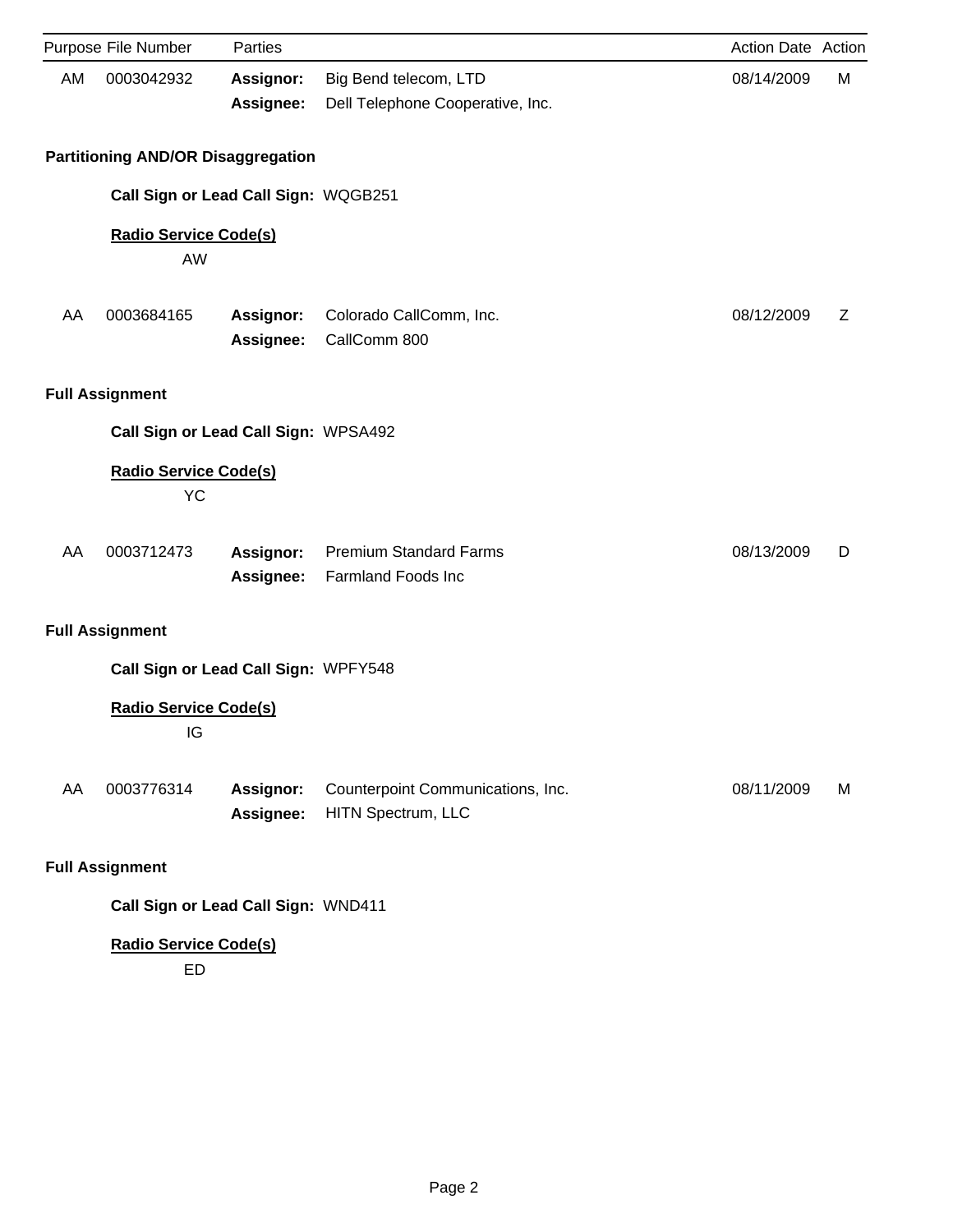|    | Purpose File Number                       | Parties                |                                                                                                 | Action Date Action |   |
|----|-------------------------------------------|------------------------|-------------------------------------------------------------------------------------------------|--------------------|---|
| AA | 0003776440                                | Assignor:<br>Assignee: | Counterpoint Communications, Inc.<br>HITN Spectrum, LLC                                         | 08/11/2009         | М |
|    | <b>Full Assignment</b>                    |                        |                                                                                                 |                    |   |
|    | Call Sign or Lead Call Sign: WQCR739      |                        |                                                                                                 |                    |   |
|    | <b>Radio Service Code(s)</b><br>ED        |                        |                                                                                                 |                    |   |
| AM | 0003782137                                | Assignor:<br>Assignee: | <b>Crawfordsville School District</b><br><b>Marion School District</b>                          | 08/11/2009         | M |
|    | <b>Full Assignment</b>                    |                        |                                                                                                 |                    |   |
|    | Call Sign or Lead Call Sign: WLX533       |                        |                                                                                                 |                    |   |
|    | <b>Radio Service Code(s)</b><br><b>ED</b> |                        |                                                                                                 |                    |   |
| AA | 0003786328                                | Assignor:<br>Assignee: | AWS Wireless Inc.<br>MetroPCS AWS, LLC                                                          | 08/14/2009         | M |
|    | <b>Full Assignment</b>                    |                        |                                                                                                 |                    |   |
|    | Call Sign or Lead Call Sign: WQGD585      |                        |                                                                                                 |                    |   |
|    | <b>Radio Service Code(s)</b><br>AW        |                        |                                                                                                 |                    |   |
| TC | 0003786968                                | Licensee:              | CenturyTel Fiber Company II, LLC<br>Transferor: CENTURYTEL, INC<br>Transferee: CenturyTel, Inc. | 08/12/2009         | M |
|    | <b>Transfer of Control</b>                |                        |                                                                                                 |                    |   |
|    | Call Sign or Lead Call Sign: WPSR451      |                        |                                                                                                 |                    |   |
|    |                                           |                        |                                                                                                 |                    |   |

MG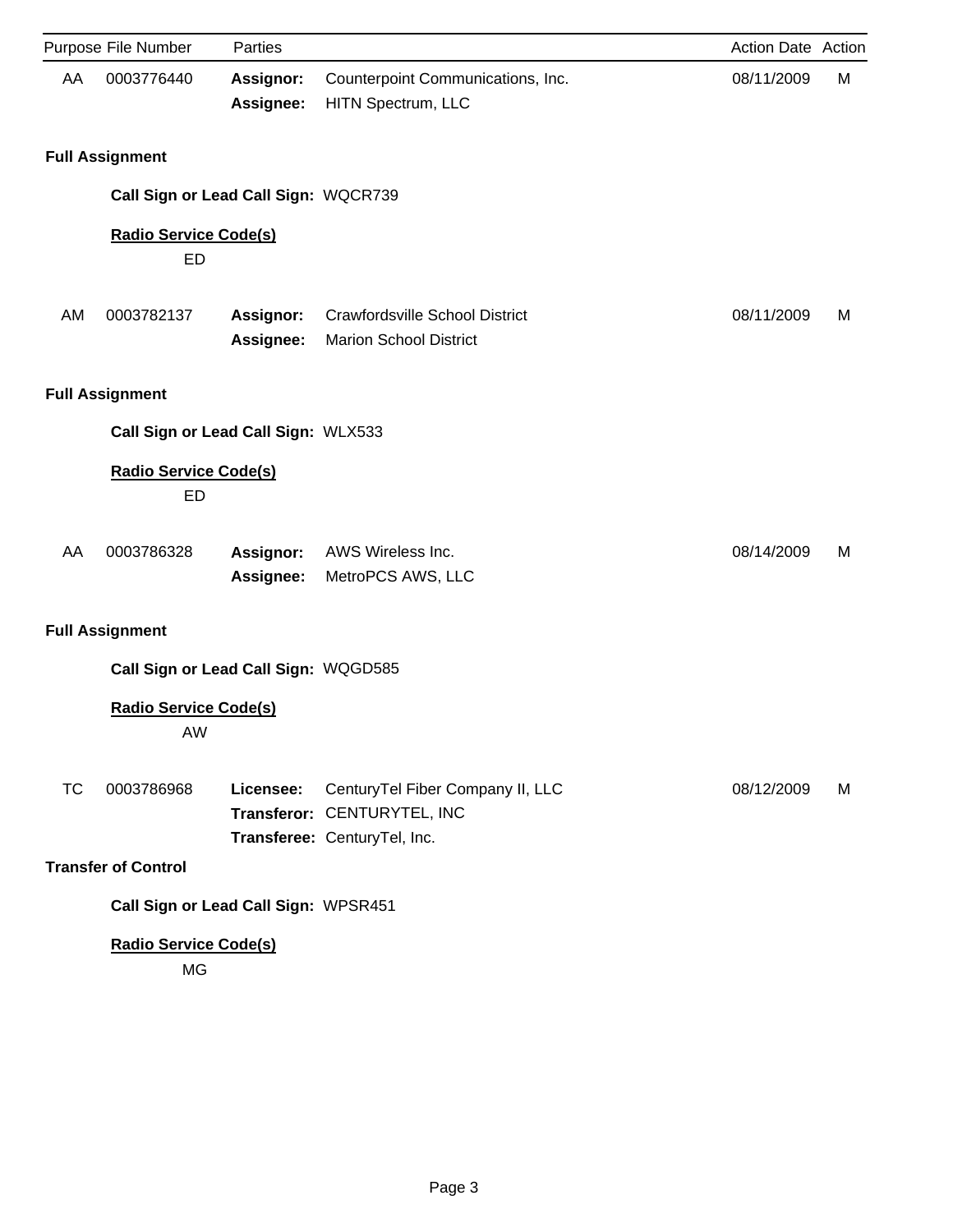|           | Purpose File Number                       | Parties                |                                                                                                      | Action Date Action |   |
|-----------|-------------------------------------------|------------------------|------------------------------------------------------------------------------------------------------|--------------------|---|
| AM        | 0003788286                                | Licensee:              | CenturyTel Broadband Wireless, LLC<br>Transferor: CENTURYTEL, INC<br>Transferee: CenturyTel, Inc.    | 08/12/2009         | M |
|           | <b>Transfer of Control</b>                |                        |                                                                                                      |                    |   |
|           | Call Sign or Lead Call Sign: WQGB236      |                        |                                                                                                      |                    |   |
|           | <b>Radio Service Code(s)</b>              |                        |                                                                                                      |                    |   |
|           | AW                                        |                        |                                                                                                      |                    |   |
|           | <b>WY</b>                                 |                        |                                                                                                      |                    |   |
|           | WZ                                        |                        |                                                                                                      |                    |   |
| <b>TC</b> | 0003788287                                | Licensee:              | CenturyTel Investments of Texas, Inc.<br>Transferor: CENTURYTEL, INC<br>Transferee: CenturyTel, Inc. | 08/12/2009         | M |
|           | <b>Transfer of Control</b>                |                        |                                                                                                      |                    |   |
|           | Call Sign or Lead Call Sign: KNLG982      |                        |                                                                                                      |                    |   |
|           | <b>Radio Service Code(s)</b><br><b>CW</b> |                        |                                                                                                      |                    |   |
| AM        | 0003814484                                | Assignor:<br>Assignee: | Sherman, Arthur N<br>United Service Automobile Association                                           | 08/12/2009         | M |
|           | <b>Partitioning AND/OR Disaggregation</b> |                        |                                                                                                      |                    |   |
|           | Call Sign or Lead Call Sign: WPVQ228      |                        |                                                                                                      |                    |   |
|           | <b>Radio Service Code(s)</b><br>CP        |                        |                                                                                                      |                    |   |
| AA        | 0003824779                                | Assignor:<br>Assignee: | New Cingular Wireless PCS, LLC<br>USCOC OF GREATER OKLAHOMA, LLC                                     | 08/12/2009         | М |
|           | <b>Partitioning AND/OR Disaggregation</b> |                        |                                                                                                      |                    |   |
|           | Call Sign or Lead Call Sign: WPOI213      |                        |                                                                                                      |                    |   |
|           | <b>Radio Service Code(s)</b><br><b>CW</b> |                        |                                                                                                      |                    |   |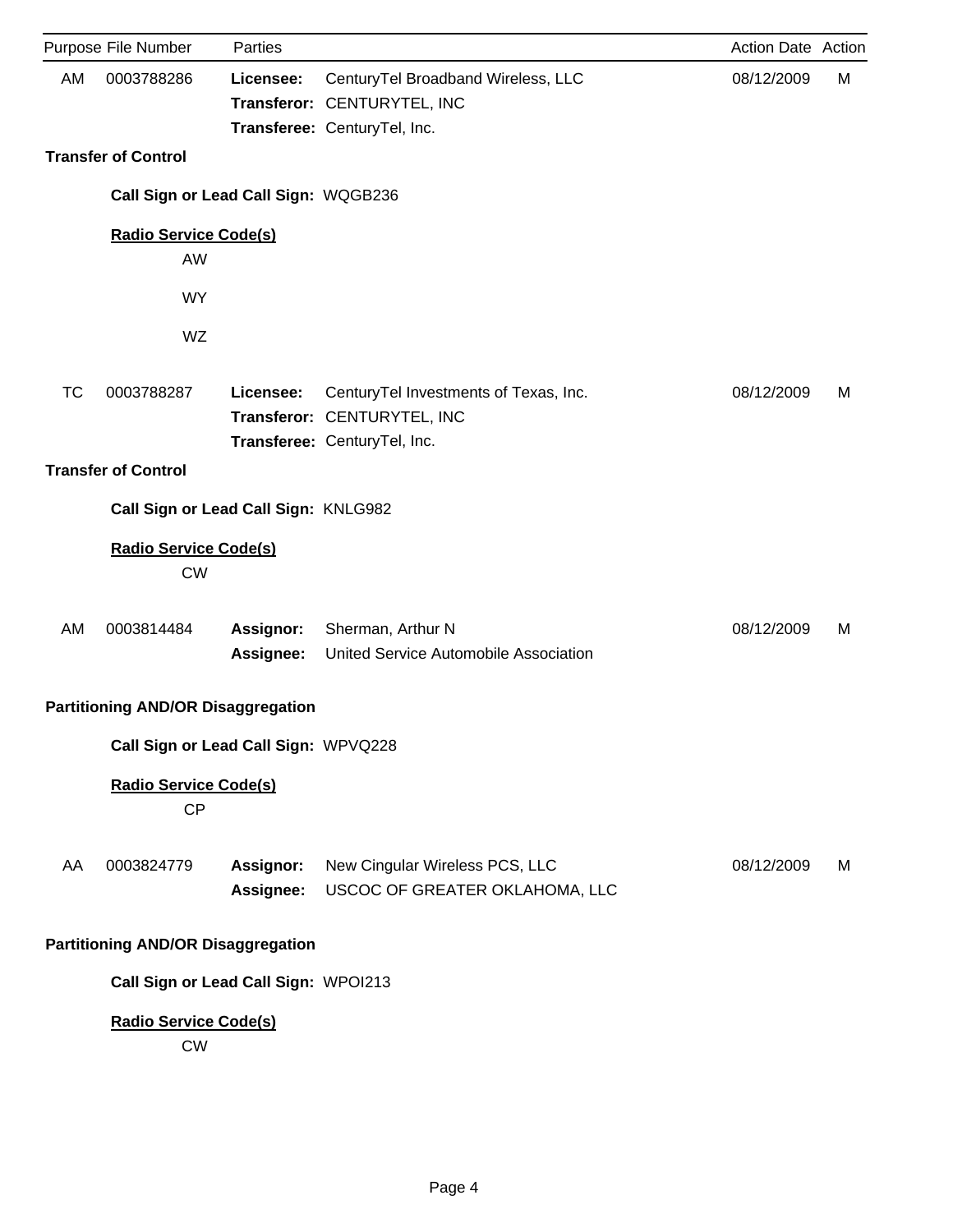|    | Purpose File Number                       | Parties                       |                                                                              | Action Date Action |   |
|----|-------------------------------------------|-------------------------------|------------------------------------------------------------------------------|--------------------|---|
| AA | 0003825016                                | Assignor:<br>Assignee:        | New Cingular Wireless PCS, LLC<br>USCOC OF GREATER IOWA, LLC                 | 08/12/2009         | M |
|    | <b>Full Assignment</b>                    |                               |                                                                              |                    |   |
|    | Call Sign or Lead Call Sign: KNLG432      |                               |                                                                              |                    |   |
|    | <b>Radio Service Code(s)</b><br><b>CW</b> |                               |                                                                              |                    |   |
| AA | 0003825032                                | Assignor:<br>Assignee:        | New Cingular Wireless PCS, LLC<br>USCOC OF GREATER MISSOURI, LLC             | 08/12/2009         | M |
|    | <b>Full Assignment</b>                    |                               |                                                                              |                    |   |
|    | Call Sign or Lead Call Sign: KNLG396      |                               |                                                                              |                    |   |
|    | <b>Radio Service Code(s)</b><br><b>CW</b> |                               |                                                                              |                    |   |
| AA | 0003825100                                | Assignor:<br>Assignee:        | New Cingular Wireless PCS, LLC<br>USCOC OF GREATER MISSOURI, LLC             | 08/12/2009         | M |
|    | <b>Partitioning AND/OR Disaggregation</b> |                               |                                                                              |                    |   |
|    | Call Sign or Lead Call Sign: WPOI217      |                               |                                                                              |                    |   |
|    | <b>Radio Service Code(s)</b><br>CW        |                               |                                                                              |                    |   |
| AA | 0003825131                                | Assignor:<br><b>Assignee:</b> | New Cingular Wireless PCS, LLC<br>UNITED STATES CELLULAR OPERATING COMPANY O | 08/12/2009         | М |
|    | <b>Partitioning AND/OR Disaggregation</b> |                               |                                                                              |                    |   |
|    | Call Sign or Lead Call Sign: KNLF210      |                               |                                                                              |                    |   |

CW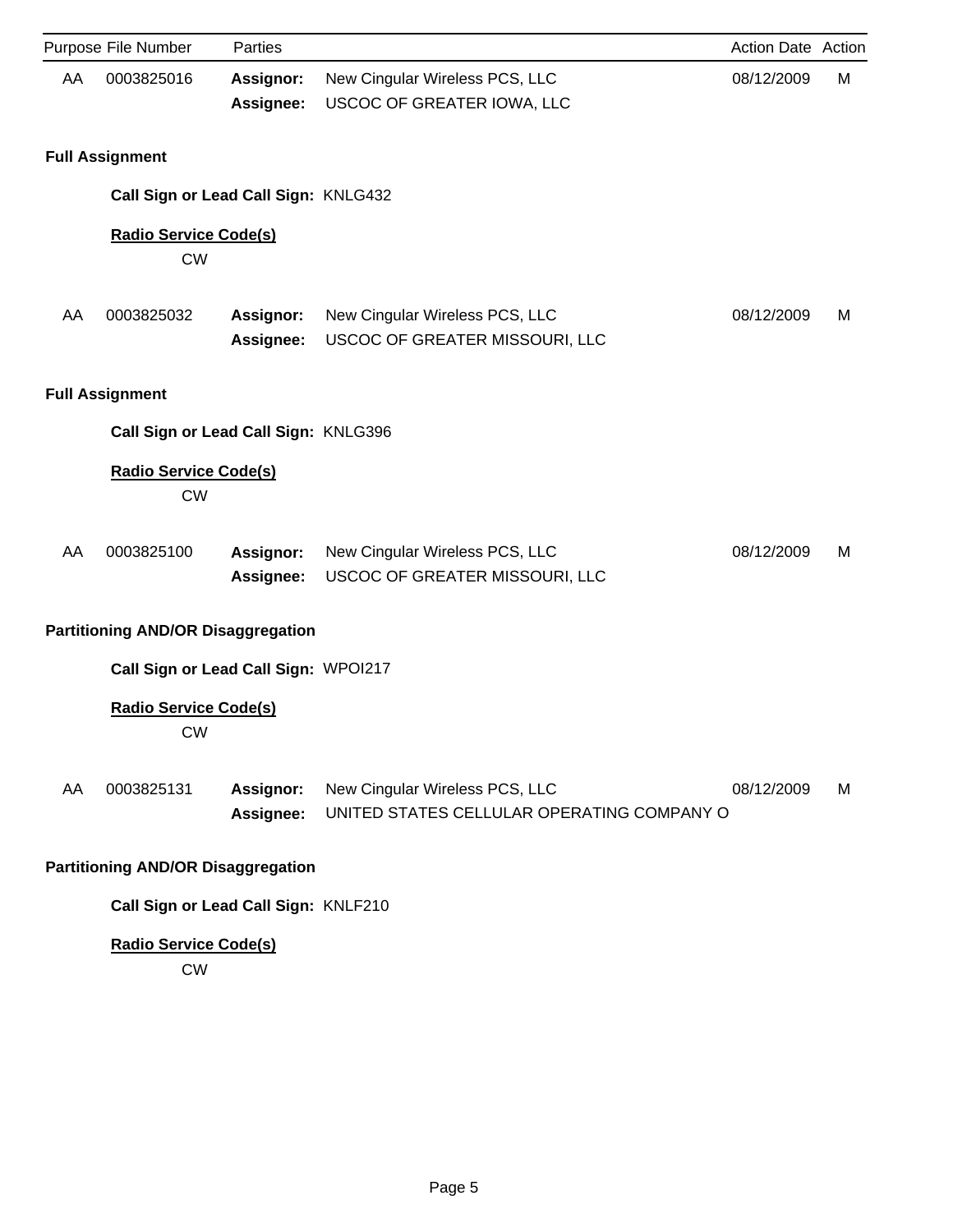|    | Purpose File Number                       | Parties                       |                                                                              | Action Date Action |   |
|----|-------------------------------------------|-------------------------------|------------------------------------------------------------------------------|--------------------|---|
| AA | 0003825147                                | <b>Assignor:</b><br>Assignee: | New Cingular Wireless PCS, LLC<br>UNITED STATES CELLULAR OPERATING COMPANY O | 08/12/2009         | M |
|    | <b>Full Assignment</b>                    |                               |                                                                              |                    |   |
|    | Call Sign or Lead Call Sign: WQJV274      |                               |                                                                              |                    |   |
|    | <b>Radio Service Code(s)</b><br><b>CW</b> |                               |                                                                              |                    |   |
| AA | 0003825165                                | Assignor:<br>Assignee:        | New Cingular Wireless PCS, LLC<br>USCOC NEBRASKA/KANSAS, LLC                 | 08/12/2009         | M |
|    | <b>Full Assignment</b>                    |                               |                                                                              |                    |   |
|    | Call Sign or Lead Call Sign: KNLG322      |                               |                                                                              |                    |   |
|    | <b>Radio Service Code(s)</b><br><b>CW</b> |                               |                                                                              |                    |   |
| AA | 0003825197                                | Assignor:<br>Assignee:        | New Cingular Wireless PCS, LLC<br>USCOC NEBRASKA/KANSAS, LLC                 | 08/12/2009         | M |
|    | <b>Partitioning AND/OR Disaggregation</b> |                               |                                                                              |                    |   |
|    | Call Sign or Lead Call Sign: KNLF291      |                               |                                                                              |                    |   |
|    | <b>Radio Service Code(s)</b><br><b>CW</b> |                               |                                                                              |                    |   |
| AA | 0003831083                                | Assignor:<br>Assignee:        | New Cingular Wireless PCS, LLC<br>WestLink Communications, L.L.C.            | 08/12/2009         | M |
|    | <b>Partitioning AND/OR Disaggregation</b> |                               |                                                                              |                    |   |
|    | Call Sign or Lead Call Sign: KNLF291      |                               |                                                                              |                    |   |

CW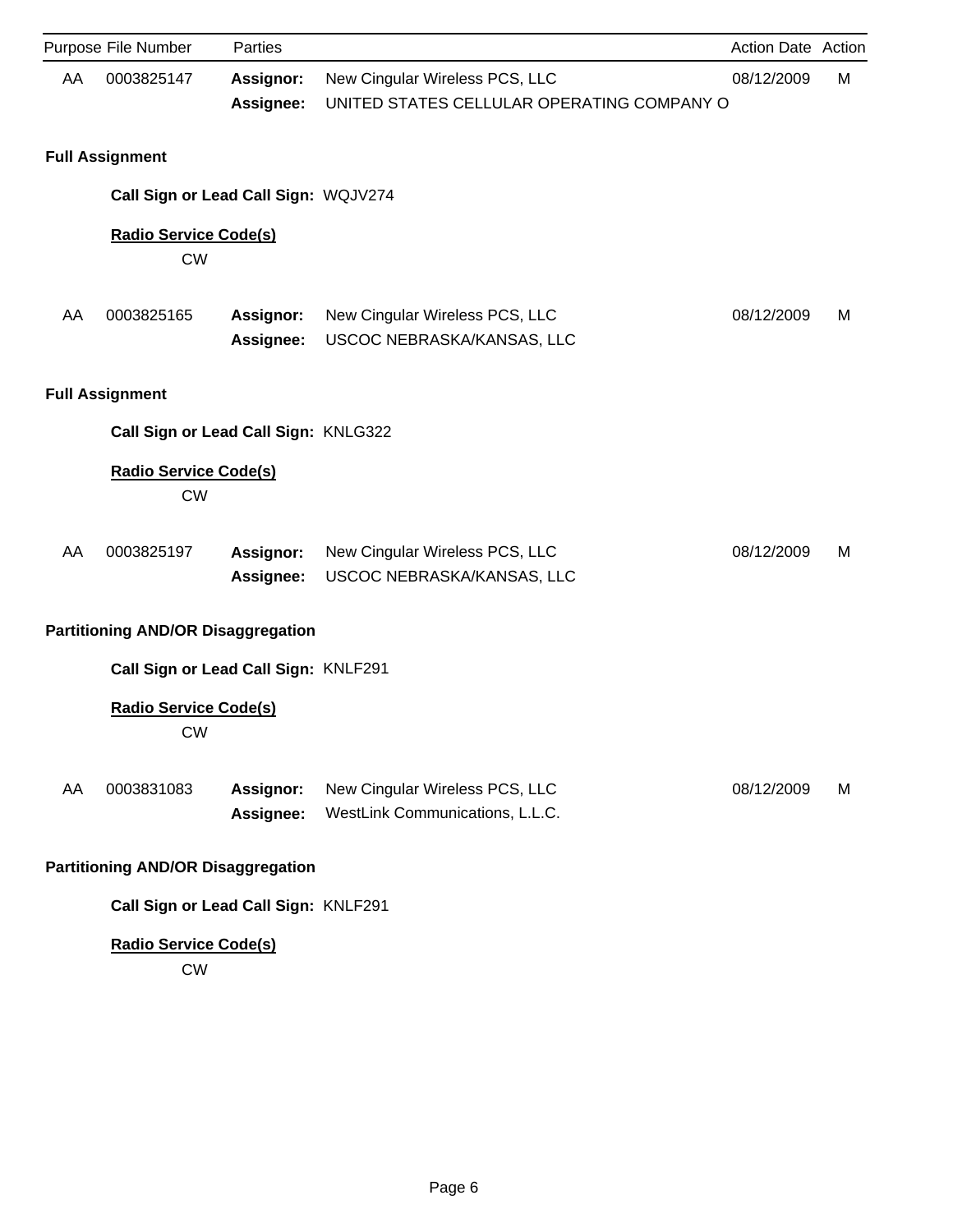|           | Purpose File Number                             | Parties                              |                                                                                                                                       | Action Date Action |   |
|-----------|-------------------------------------------------|--------------------------------------|---------------------------------------------------------------------------------------------------------------------------------------|--------------------|---|
| AA        | 0003833304                                      | Assignor:<br>Assignee:               | WestLink Communications, L.L.C.<br>USCOC NEBRASKA/KANSAS, LLC                                                                         | 08/12/2009         | M |
|           | <b>Partitioning AND/OR Disaggregation</b>       |                                      |                                                                                                                                       |                    |   |
|           |                                                 | Call Sign or Lead Call Sign: WPYK268 |                                                                                                                                       |                    |   |
|           | <b>Radio Service Code(s)</b><br><b>CW</b>       |                                      |                                                                                                                                       |                    |   |
| AM        | 0003839562                                      | <b>Assignor:</b><br>Assignee:        | Allegheny Communications Holdings I, LLC<br>Allegheny Communications Holdings II, LLC                                                 | 08/11/2009         | M |
|           | <b>Full Assignment</b>                          |                                      |                                                                                                                                       |                    |   |
|           |                                                 | Call Sign or Lead Call Sign: WPUH410 |                                                                                                                                       |                    |   |
|           | <b>Radio Service Code(s)</b><br><b>CN</b>       |                                      |                                                                                                                                       |                    |   |
| <b>TC</b> | 0003841380<br><b>Transfer of Control</b>        | Licensee:                            | Des Moines Hearst-Argyle Television, Inc.<br>Transferor: Hearst-Argyle Television, Inc.<br>Transferee: Hearst-Argyle Television, Inc. | 08/11/2009         | C |
|           |                                                 | Call Sign or Lead Call Sign: WPQP481 |                                                                                                                                       |                    |   |
|           | <b>Radio Service Code(s)</b><br>MG<br><b>RS</b> |                                      |                                                                                                                                       |                    |   |
| <b>TC</b> | 0003841384                                      | Licensee:                            | Hearst-Argyle Properties, Inc.<br>Transferor: Hearst-Argyle Television, Inc.<br>Transferee: Hearst-Argyle Television, Inc.            | 08/11/2009         | C |
|           | <b>Transfer of Control</b>                      |                                      |                                                                                                                                       |                    |   |
|           |                                                 | Call Sign or Lead Call Sign: WNPJ681 |                                                                                                                                       |                    |   |
|           | <b>Radio Service Code(s)</b><br>IG<br>MG        |                                      |                                                                                                                                       |                    |   |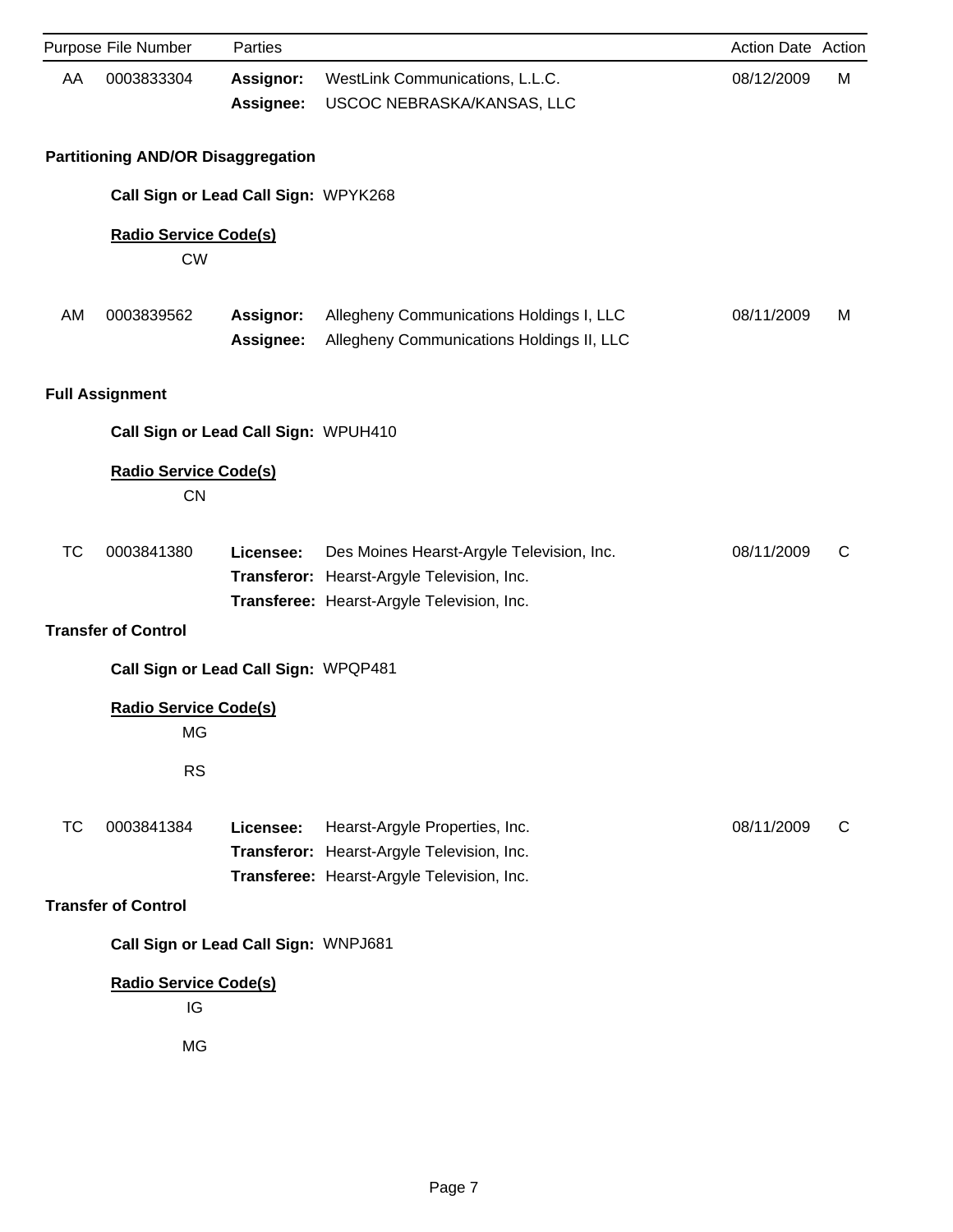|           | Purpose File Number                       | Parties   |                                                                                                                                 | Action Date Action |   |
|-----------|-------------------------------------------|-----------|---------------------------------------------------------------------------------------------------------------------------------|--------------------|---|
| <b>TC</b> | 0003841385                                | Licensee: | Hearst-Argyle Stations, Inc.<br>Transferor: Hearst-Argyle Television, Inc.<br>Transferee: Hearst-Argyle Television, Inc.        | 08/11/2009         | C |
|           | <b>Transfer of Control</b>                |           |                                                                                                                                 |                    |   |
|           | Call Sign or Lead Call Sign: WPJD535      |           |                                                                                                                                 |                    |   |
|           | <b>Radio Service Code(s)</b><br>IG        |           |                                                                                                                                 |                    |   |
|           | <b>MG</b>                                 |           |                                                                                                                                 |                    |   |
|           | <b>RS</b>                                 |           |                                                                                                                                 |                    |   |
| <b>TC</b> | 0003841386                                | Licensee: | KETV Hearst-Argyle Television, Inc.<br>Transferor: Hearst-Argyle Television, Inc.<br>Transferee: Hearst-Argyle Television, Inc. | 08/11/2009         | C |
|           | <b>Transfer of Control</b>                |           |                                                                                                                                 |                    |   |
|           | Call Sign or Lead Call Sign: WPNN296      |           |                                                                                                                                 |                    |   |
|           | <b>Radio Service Code(s)</b><br><b>MG</b> |           |                                                                                                                                 |                    |   |
|           | <b>RS</b>                                 |           |                                                                                                                                 |                    |   |
| TC        | 0003841387                                | Licensee: | KHBS Hearst-Argyle Television, Inc.<br>Transferor: Hearst-Argyle Television, Inc.<br>Transferee: Hearst-Argyle Television, Inc. | 08/11/2009         | C |
|           | <b>Transfer of Control</b>                |           |                                                                                                                                 |                    |   |
|           | Call Sign or Lead Call Sign: WPKX220      |           |                                                                                                                                 |                    |   |
|           | <b>Radio Service Code(s)</b><br><b>RS</b> |           |                                                                                                                                 |                    |   |
| ТC        | 0003841388<br><b>Transfer of Control</b>  | Licensee: | KMBC Hearst-Argyle Television, Inc.<br>Transferor: Hearst-Argyle Television, Inc.<br>Transferee: Hearst-Argyle Television, Inc. | 08/11/2009         | C |
|           | Call Sign or Lead Call Sign: WPYP787      |           |                                                                                                                                 |                    |   |
|           | <b>Radio Service Code(s)</b><br><b>MG</b> |           |                                                                                                                                 |                    |   |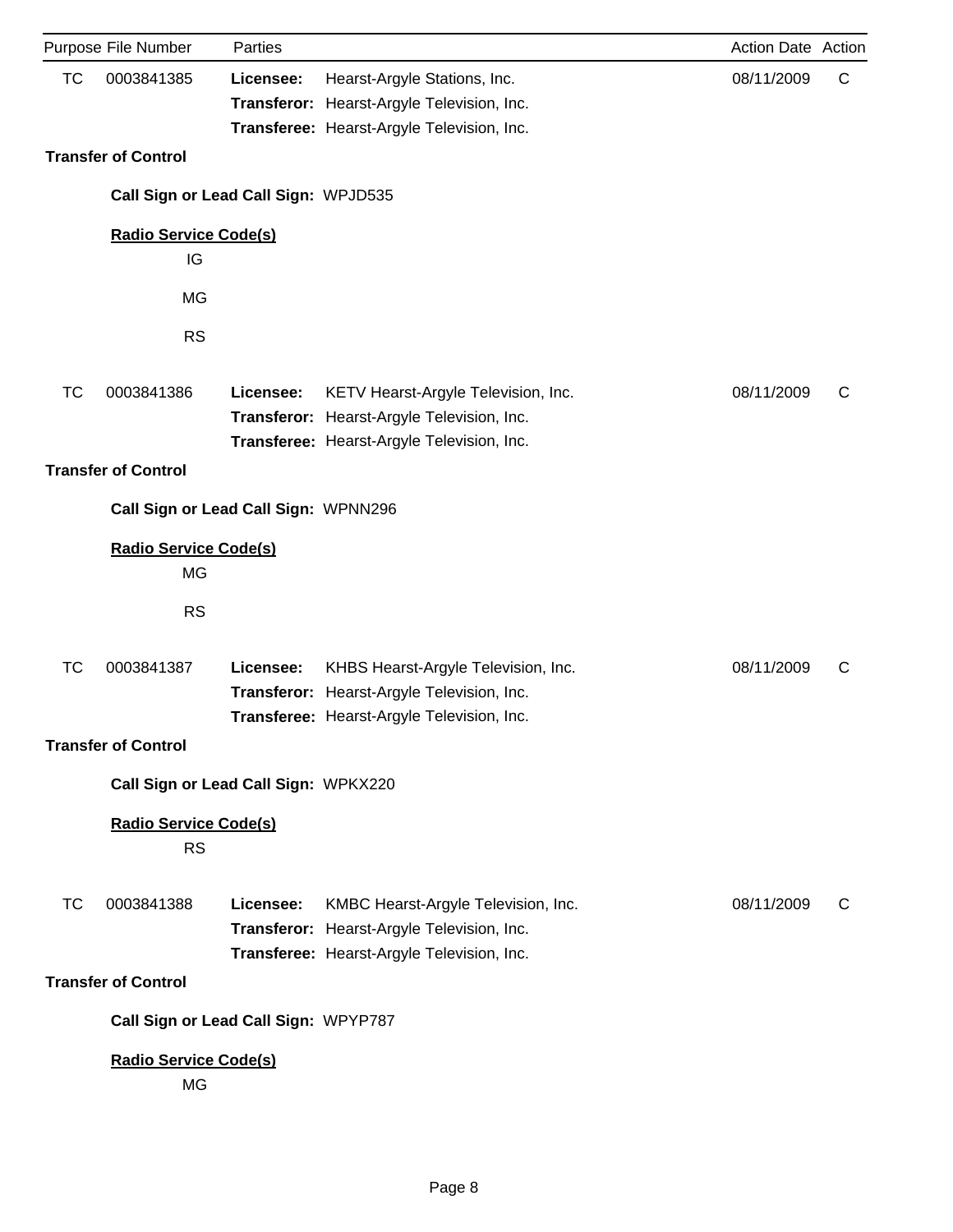| <b>TC</b><br>0003841388<br>08/11/2009<br>C<br>KMBC Hearst-Argyle Television, Inc.<br>Licensee:<br>Transferor: Hearst-Argyle Television, Inc.<br>Transferee: Hearst-Argyle Television, Inc.<br><b>Transfer of Control</b><br>Call Sign or Lead Call Sign: WPYP787<br><b>Radio Service Code(s)</b><br><b>RS</b><br>0003841389<br>08/11/2009<br>ТC<br>Licensee:<br>KOAT Hearst-Argyle Television, Inc.<br>C<br>Transferor: Hearst-Argyle Television, Inc.<br>Transferee: Hearst-Argyle Television, Inc.<br><b>Transfer of Control</b><br>Call Sign or Lead Call Sign: WPLT731<br><b>Radio Service Code(s)</b><br>IG<br><b>MG</b><br><b>RS</b><br><b>TC</b><br>0003841390<br>08/11/2009<br>New Orleans Hearst-Argyle Television, Inc.<br>C<br>Licensee:<br>Transferor: Hearst-Argyle Television, Inc.<br>Transferee: Hearst-Argyle Television, Inc.<br><b>Transfer of Control</b><br>Call Sign or Lead Call Sign: WPKM518<br><b>Radio Service Code(s)</b><br>MG<br><b>RS</b><br><b>TC</b><br>0003841391<br>08/11/2009<br>Licensee:<br>Ohio/Oklahoma Hearst-Argyle Television, Inc.<br>С<br>Transferor: Hearst-Argyle Television, Inc.<br>Transferee: Hearst-Argyle Television, Inc.<br><b>Transfer of Control</b><br>Call Sign or Lead Call Sign: WPJG395 | Purpose File Number | Parties | Action Date Action |  |
|-------------------------------------------------------------------------------------------------------------------------------------------------------------------------------------------------------------------------------------------------------------------------------------------------------------------------------------------------------------------------------------------------------------------------------------------------------------------------------------------------------------------------------------------------------------------------------------------------------------------------------------------------------------------------------------------------------------------------------------------------------------------------------------------------------------------------------------------------------------------------------------------------------------------------------------------------------------------------------------------------------------------------------------------------------------------------------------------------------------------------------------------------------------------------------------------------------------------------------------------------------|---------------------|---------|--------------------|--|
|                                                                                                                                                                                                                                                                                                                                                                                                                                                                                                                                                                                                                                                                                                                                                                                                                                                                                                                                                                                                                                                                                                                                                                                                                                                       |                     |         |                    |  |
|                                                                                                                                                                                                                                                                                                                                                                                                                                                                                                                                                                                                                                                                                                                                                                                                                                                                                                                                                                                                                                                                                                                                                                                                                                                       |                     |         |                    |  |
|                                                                                                                                                                                                                                                                                                                                                                                                                                                                                                                                                                                                                                                                                                                                                                                                                                                                                                                                                                                                                                                                                                                                                                                                                                                       |                     |         |                    |  |
|                                                                                                                                                                                                                                                                                                                                                                                                                                                                                                                                                                                                                                                                                                                                                                                                                                                                                                                                                                                                                                                                                                                                                                                                                                                       |                     |         |                    |  |
|                                                                                                                                                                                                                                                                                                                                                                                                                                                                                                                                                                                                                                                                                                                                                                                                                                                                                                                                                                                                                                                                                                                                                                                                                                                       |                     |         |                    |  |
|                                                                                                                                                                                                                                                                                                                                                                                                                                                                                                                                                                                                                                                                                                                                                                                                                                                                                                                                                                                                                                                                                                                                                                                                                                                       |                     |         |                    |  |
|                                                                                                                                                                                                                                                                                                                                                                                                                                                                                                                                                                                                                                                                                                                                                                                                                                                                                                                                                                                                                                                                                                                                                                                                                                                       |                     |         |                    |  |
|                                                                                                                                                                                                                                                                                                                                                                                                                                                                                                                                                                                                                                                                                                                                                                                                                                                                                                                                                                                                                                                                                                                                                                                                                                                       |                     |         |                    |  |
|                                                                                                                                                                                                                                                                                                                                                                                                                                                                                                                                                                                                                                                                                                                                                                                                                                                                                                                                                                                                                                                                                                                                                                                                                                                       |                     |         |                    |  |
|                                                                                                                                                                                                                                                                                                                                                                                                                                                                                                                                                                                                                                                                                                                                                                                                                                                                                                                                                                                                                                                                                                                                                                                                                                                       |                     |         |                    |  |
|                                                                                                                                                                                                                                                                                                                                                                                                                                                                                                                                                                                                                                                                                                                                                                                                                                                                                                                                                                                                                                                                                                                                                                                                                                                       |                     |         |                    |  |
|                                                                                                                                                                                                                                                                                                                                                                                                                                                                                                                                                                                                                                                                                                                                                                                                                                                                                                                                                                                                                                                                                                                                                                                                                                                       |                     |         |                    |  |
|                                                                                                                                                                                                                                                                                                                                                                                                                                                                                                                                                                                                                                                                                                                                                                                                                                                                                                                                                                                                                                                                                                                                                                                                                                                       |                     |         |                    |  |
|                                                                                                                                                                                                                                                                                                                                                                                                                                                                                                                                                                                                                                                                                                                                                                                                                                                                                                                                                                                                                                                                                                                                                                                                                                                       |                     |         |                    |  |
|                                                                                                                                                                                                                                                                                                                                                                                                                                                                                                                                                                                                                                                                                                                                                                                                                                                                                                                                                                                                                                                                                                                                                                                                                                                       |                     |         |                    |  |
|                                                                                                                                                                                                                                                                                                                                                                                                                                                                                                                                                                                                                                                                                                                                                                                                                                                                                                                                                                                                                                                                                                                                                                                                                                                       |                     |         |                    |  |
|                                                                                                                                                                                                                                                                                                                                                                                                                                                                                                                                                                                                                                                                                                                                                                                                                                                                                                                                                                                                                                                                                                                                                                                                                                                       |                     |         |                    |  |
|                                                                                                                                                                                                                                                                                                                                                                                                                                                                                                                                                                                                                                                                                                                                                                                                                                                                                                                                                                                                                                                                                                                                                                                                                                                       |                     |         |                    |  |
| <b>Radio Service Code(s)</b><br>IG                                                                                                                                                                                                                                                                                                                                                                                                                                                                                                                                                                                                                                                                                                                                                                                                                                                                                                                                                                                                                                                                                                                                                                                                                    |                     |         |                    |  |
| MG                                                                                                                                                                                                                                                                                                                                                                                                                                                                                                                                                                                                                                                                                                                                                                                                                                                                                                                                                                                                                                                                                                                                                                                                                                                    |                     |         |                    |  |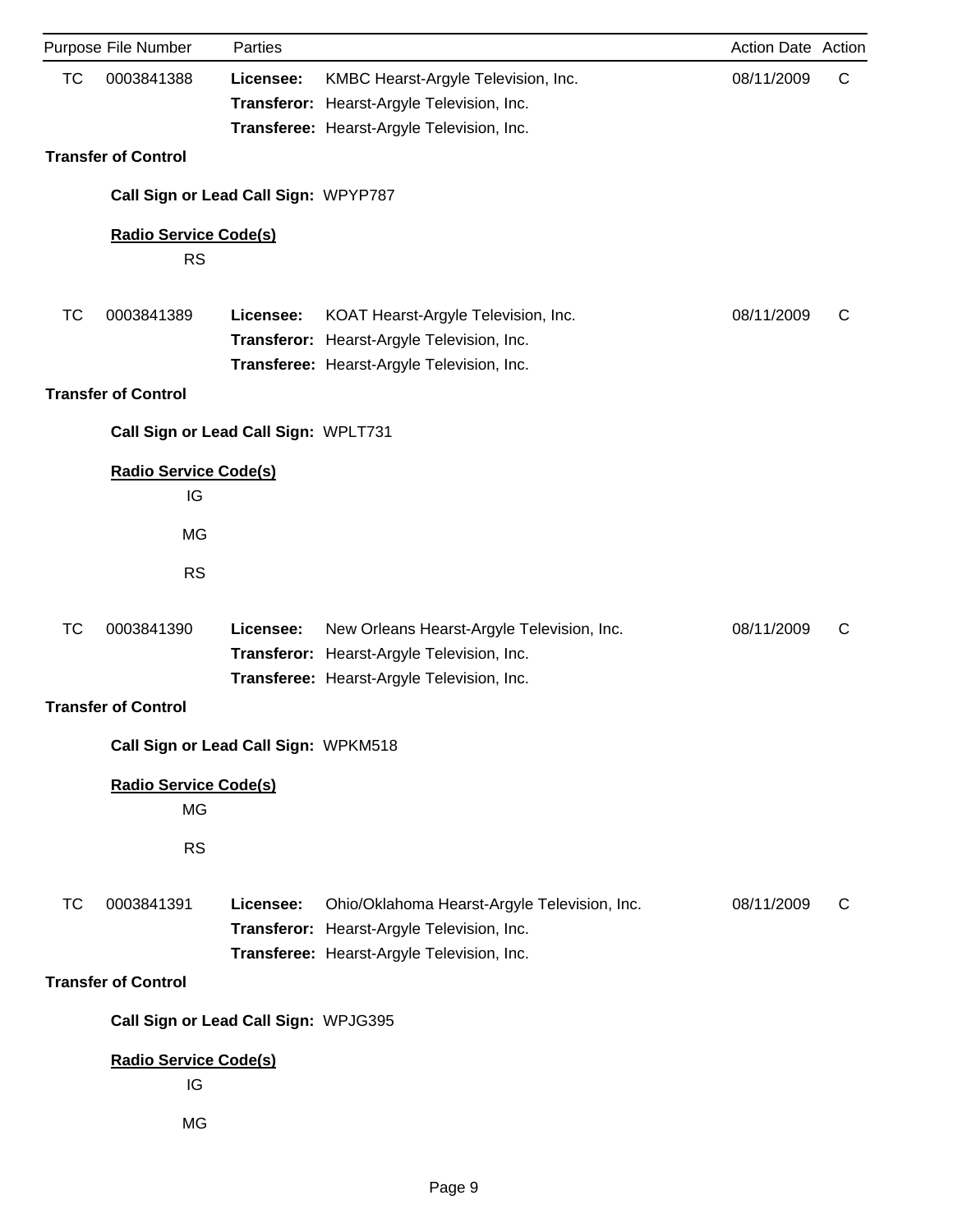|           | Purpose File Number                             | Parties   |                                                                                                                                          | Action Date Action |   |
|-----------|-------------------------------------------------|-----------|------------------------------------------------------------------------------------------------------------------------------------------|--------------------|---|
| <b>TC</b> | 0003841391                                      | Licensee: | Ohio/Oklahoma Hearst-Argyle Television, Inc.<br>Transferor: Hearst-Argyle Television, Inc.<br>Transferee: Hearst-Argyle Television, Inc. | 08/11/2009         | C |
|           | <b>Transfer of Control</b>                      |           |                                                                                                                                          |                    |   |
|           | Call Sign or Lead Call Sign: WPJG395            |           |                                                                                                                                          |                    |   |
|           | <b>Radio Service Code(s)</b><br><b>RS</b>       |           |                                                                                                                                          |                    |   |
| <b>TC</b> | 0003841393                                      | Licensee: | Orlando Hearst-Argyle Television, Inc.<br>Transferor: Hearst-Argyle Television, Inc.<br>Transferee: Hearst-Argyle Television, Inc.       | 08/11/2009         | C |
|           | <b>Transfer of Control</b>                      |           |                                                                                                                                          |                    |   |
|           | Call Sign or Lead Call Sign: WPKH325            |           |                                                                                                                                          |                    |   |
|           | <b>Radio Service Code(s)</b><br><b>MG</b>       |           |                                                                                                                                          |                    |   |
|           | <b>RS</b>                                       |           |                                                                                                                                          |                    |   |
| <b>TC</b> | 0003841395<br><b>Transfer of Control</b>        | Licensee: | WAPT Hearst-Argyle Television, Inc.<br>Transferor: Hearst-Argyle Television, Inc.<br>Transferee: Hearst-Argyle Television, Inc.          | 08/11/2009         | C |
|           | Call Sign or Lead Call Sign: WPOU651            |           |                                                                                                                                          |                    |   |
|           | <b>Radio Service Code(s)</b><br>MG<br><b>RS</b> |           |                                                                                                                                          |                    |   |
| ТC        | 0003841396                                      | Licensee: | WCVB Hearst-Argyle Television, Inc.<br>Transferor: Hearst-Argyle Television, Inc.<br>Transferee: Hearst-Argyle Television, Inc.          | 08/11/2009         | C |
|           | <b>Transfer of Control</b>                      |           |                                                                                                                                          |                    |   |
|           | Call Sign or Lead Call Sign: WPTN202            |           |                                                                                                                                          |                    |   |
|           | <b>Radio Service Code(s)</b><br>IG              |           |                                                                                                                                          |                    |   |
|           | <b>RS</b>                                       |           |                                                                                                                                          |                    |   |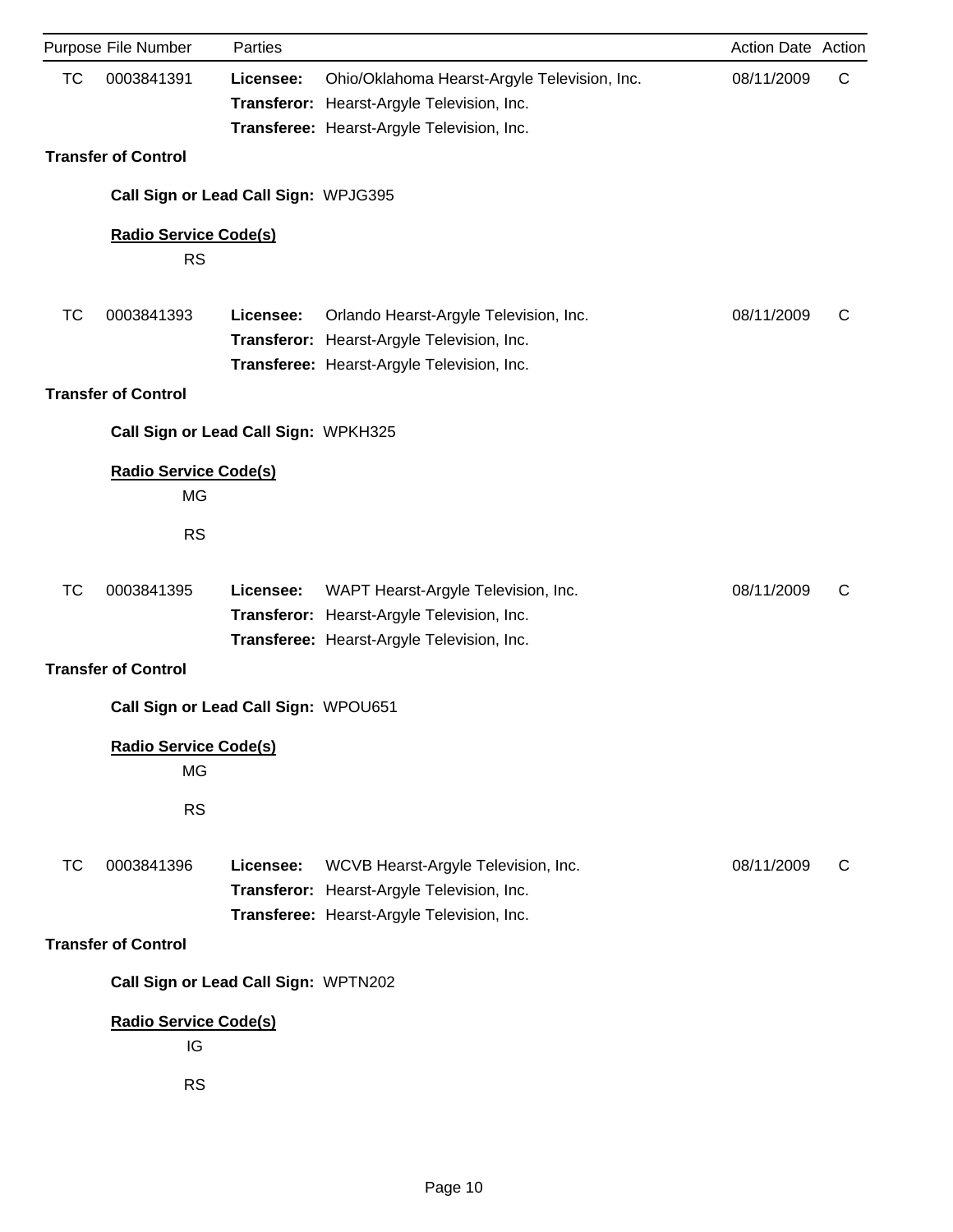|           | Purpose File Number                       | Parties   |                                                                                                                                 | Action Date Action |   |
|-----------|-------------------------------------------|-----------|---------------------------------------------------------------------------------------------------------------------------------|--------------------|---|
| <b>TC</b> | 0003841397                                | Licensee: | WGAL Hearst-Argyle Television, Inc.<br>Transferor: Hearst-Argyle Television, Inc.<br>Transferee: Hearst-Argyle Television, Inc. | 08/11/2009         | C |
|           | <b>Transfer of Control</b>                |           |                                                                                                                                 |                    |   |
|           | Call Sign or Lead Call Sign: WPNC804      |           |                                                                                                                                 |                    |   |
|           | <b>Radio Service Code(s)</b><br>MG        |           |                                                                                                                                 |                    |   |
|           | <b>RS</b>                                 |           |                                                                                                                                 |                    |   |
| ТC        | 0003841399                                | Licensee: | WLKY Hearst-Argyle Television, Inc.<br>Transferor: Hearst-Argyle Television, Inc.<br>Transferee: Hearst-Argyle Television, Inc. | 08/11/2009         | C |
|           | <b>Transfer of Control</b>                |           |                                                                                                                                 |                    |   |
|           | Call Sign or Lead Call Sign: KNNU309      |           |                                                                                                                                 |                    |   |
|           | <b>Radio Service Code(s)</b><br><b>RS</b> |           |                                                                                                                                 |                    |   |
| <b>TC</b> | 0003841401                                | Licensee: | WTAE Hearst-Argyle Television, Inc.<br>Transferor: Hearst-Argyle Television, Inc.<br>Transferee: Hearst-Argyle Television, Inc. | 08/11/2009         | C |
|           | <b>Transfer of Control</b>                |           |                                                                                                                                 |                    |   |
|           | Call Sign or Lead Call Sign: WPQF218      |           |                                                                                                                                 |                    |   |
|           | <b>Radio Service Code(s)</b><br>IG        |           |                                                                                                                                 |                    |   |
|           | <b>RS</b>                                 |           |                                                                                                                                 |                    |   |
| ТC        | 0003841402                                | Licensee: | WXII Hearst-Argyle Television, Inc.<br>Transferor: Hearst-Argyle Television, Inc.<br>Transferee: Hearst-Argyle Television, Inc. | 08/11/2009         | С |
|           | <b>Transfer of Control</b>                |           |                                                                                                                                 |                    |   |
|           | Call Sign or Lead Call Sign: WQHG776      |           |                                                                                                                                 |                    |   |
|           | <b>Radio Service Code(s)</b><br><b>RS</b> |           |                                                                                                                                 |                    |   |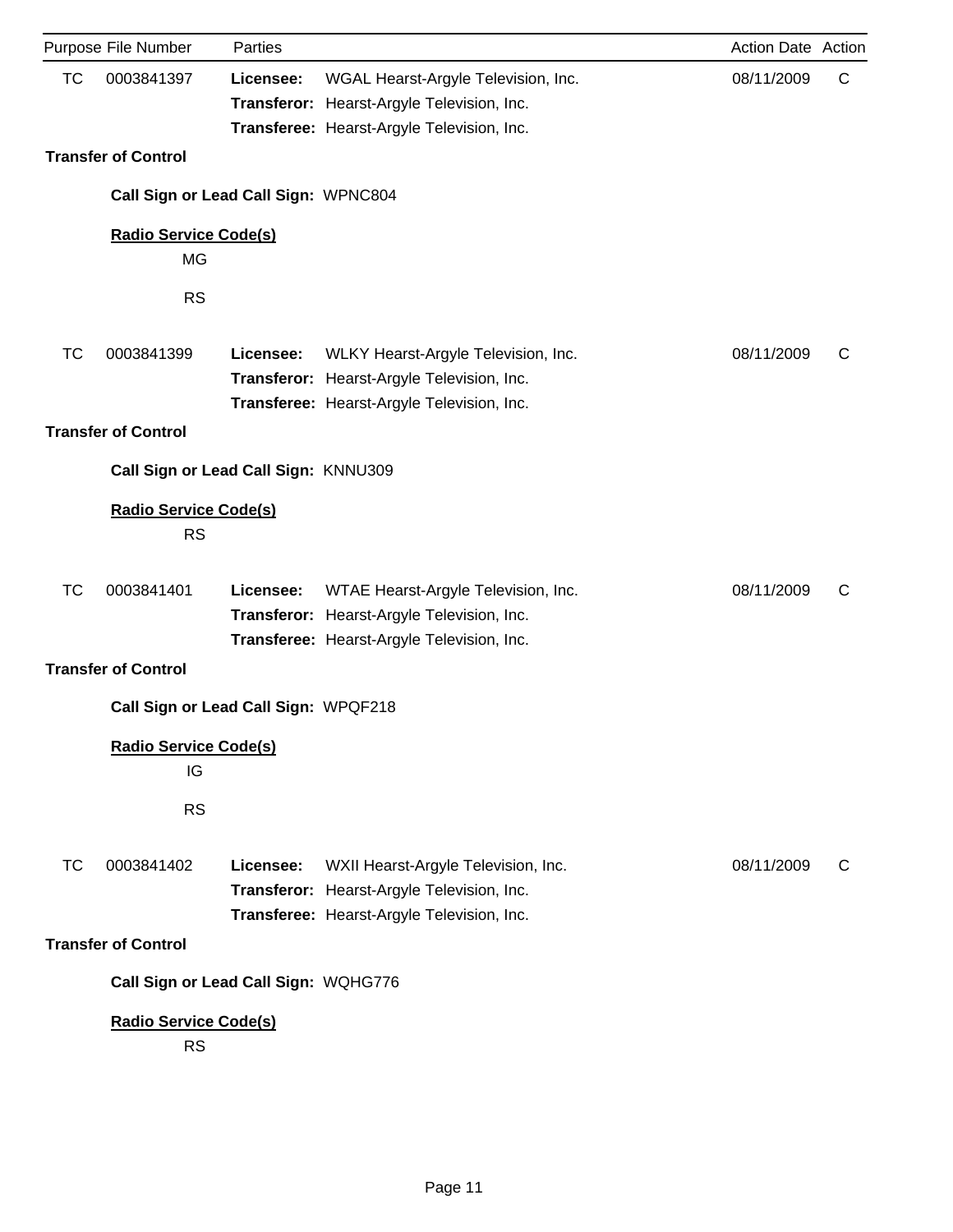|           | Purpose File Number                       | Parties                             |                                                                                                                                 | Action Date Action |   |
|-----------|-------------------------------------------|-------------------------------------|---------------------------------------------------------------------------------------------------------------------------------|--------------------|---|
| <b>TC</b> | 0003841403                                | Licensee:                           | WYFF Hearst-Argyle Television, Inc.<br>Transferor: Hearst-Argyle Television, Inc.<br>Transferee: Hearst-Argyle Television, Inc. | 08/11/2009         | C |
|           | <b>Transfer of Control</b>                |                                     |                                                                                                                                 |                    |   |
|           | Call Sign or Lead Call Sign: WNEN403      |                                     |                                                                                                                                 |                    |   |
|           | <b>Radio Service Code(s)</b><br>IG        |                                     |                                                                                                                                 |                    |   |
|           | MG                                        |                                     |                                                                                                                                 |                    |   |
|           | <b>RS</b>                                 |                                     |                                                                                                                                 |                    |   |
| <b>TC</b> | 0003841615                                | Licensee:                           | WISN Hearst-Argyle Television, Inc.<br>Transferor: Hearst-Argyle Television, Inc.<br>Transferee: Hearst-Argyle Television, Inc. | 08/11/2009         | C |
|           | <b>Transfer of Control</b>                |                                     |                                                                                                                                 |                    |   |
|           | Call Sign or Lead Call Sign: WNTL957      |                                     |                                                                                                                                 |                    |   |
|           | <b>Radio Service Code(s)</b><br><b>MG</b> |                                     |                                                                                                                                 |                    |   |
|           | <b>RS</b>                                 |                                     |                                                                                                                                 |                    |   |
| AA        | 0003845466                                | <b>Assignor:</b><br>Assignee:       | <b>FleetTalk Partners Ltd</b><br>Marin County                                                                                   | 08/12/2009         | M |
|           | <b>Full Assignment</b>                    |                                     |                                                                                                                                 |                    |   |
|           | Call Sign or Lead Call Sign: WPPG588      |                                     |                                                                                                                                 |                    |   |
|           | <b>Radio Service Code(s)</b><br>IG        |                                     |                                                                                                                                 |                    |   |
|           | YG                                        |                                     |                                                                                                                                 |                    |   |
| ТC        | 0003852721                                | Licensee:<br>Transferee: NTCH, Inc. | NTCH-Grand Junction, LLC<br>Transferor: IAT Communications, Inc.                                                                | 08/14/2009         | M |
|           | <b>Transfer of Control</b>                |                                     |                                                                                                                                 |                    |   |
|           | Call Sign or Lead Call Sign: WPQP526      |                                     |                                                                                                                                 |                    |   |
|           | <b>Radio Service Code(s)</b><br><b>CW</b> |                                     |                                                                                                                                 |                    |   |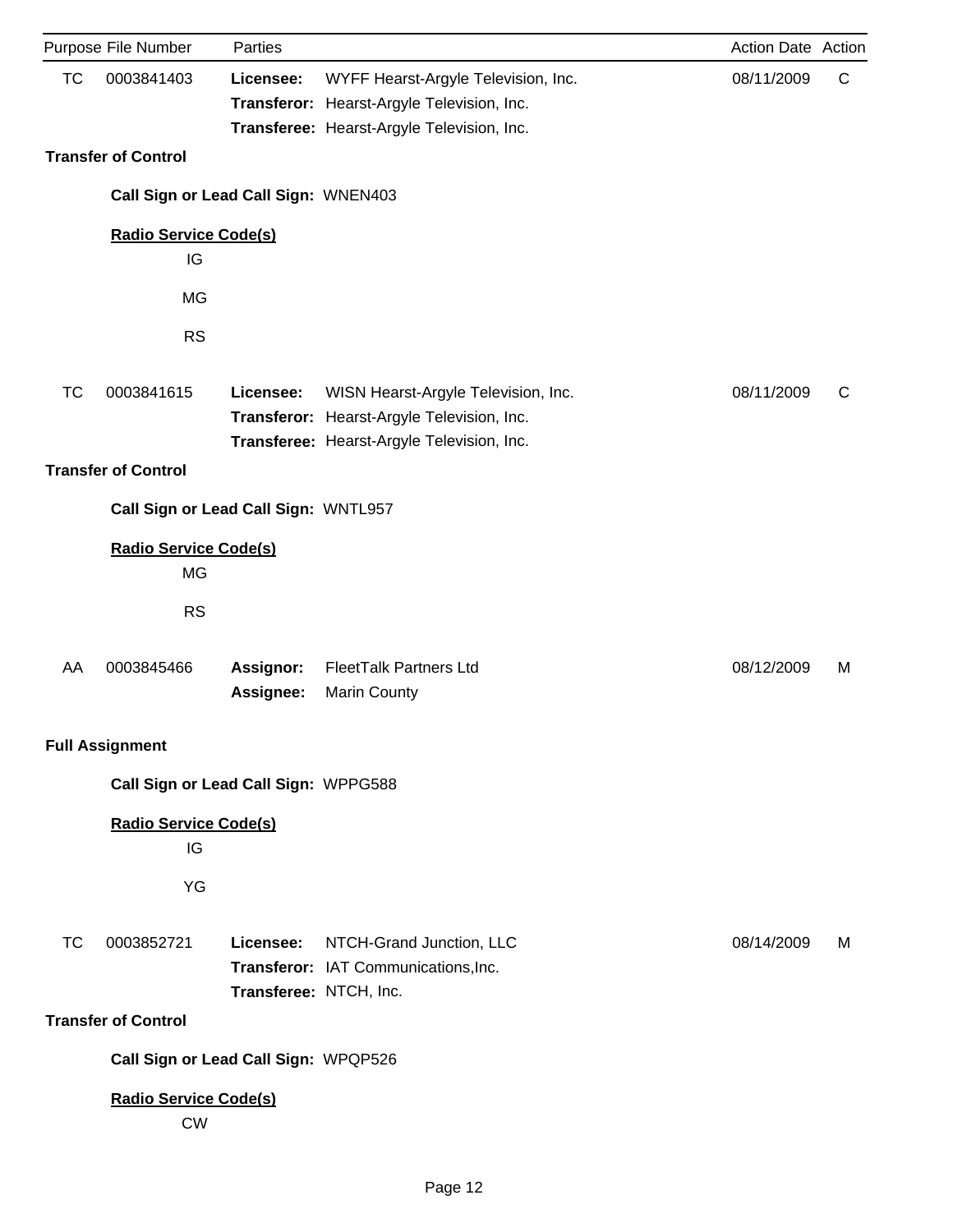|           | Purpose File Number                       | Parties                              |                                                                  | Action Date Action |   |
|-----------|-------------------------------------------|--------------------------------------|------------------------------------------------------------------|--------------------|---|
| <b>TC</b> | 0003852721                                | Licensee:<br>Transferee: NTCH, Inc.  | NTCH-Grand Junction, LLC<br>Transferor: IAT Communications, Inc. | 08/14/2009         | М |
|           | <b>Transfer of Control</b>                |                                      |                                                                  |                    |   |
|           |                                           | Call Sign or Lead Call Sign: WPQP526 |                                                                  |                    |   |
|           | <b>Radio Service Code(s)</b><br>MG        |                                      |                                                                  |                    |   |
| AM        | 0003853506                                | Assignor:<br>Assignee:               | MacIntyre, Scott C<br>Space Data Spectrum Holdings, LLC          | 08/12/2009         | M |
|           | <b>Full Assignment</b>                    |                                      |                                                                  |                    |   |
|           |                                           | Call Sign or Lead Call Sign: WPXN805 |                                                                  |                    |   |
|           | <b>Radio Service Code(s)</b><br><b>CN</b> |                                      |                                                                  |                    |   |
| TC        | 0003860519                                | Licensee:<br>Transferee: HSN, Inc.   | NLG Merger Corp.<br>Transferor: IAC/InterActiveCorp              | 08/15/2009         | Z |
|           | <b>Transfer of Control</b>                |                                      |                                                                  |                    |   |
|           |                                           | Call Sign or Lead Call Sign: WPOX612 |                                                                  |                    |   |
|           | <b>Radio Service Code(s)</b><br>IG        |                                      |                                                                  |                    |   |
| <b>TC</b> | 0003860871                                | Licensee:<br>Transferee: HSN, Inc.   | Ventana Television, Inc.<br>Transferor: IAC/InterActiveCorp      | 08/15/2009         | Z |
|           | <b>Transfer of Control</b>                |                                      |                                                                  |                    |   |
|           |                                           | Call Sign or Lead Call Sign: WNTM907 |                                                                  |                    |   |
|           | <b>Radio Service Code(s)</b><br>MG        |                                      |                                                                  |                    |   |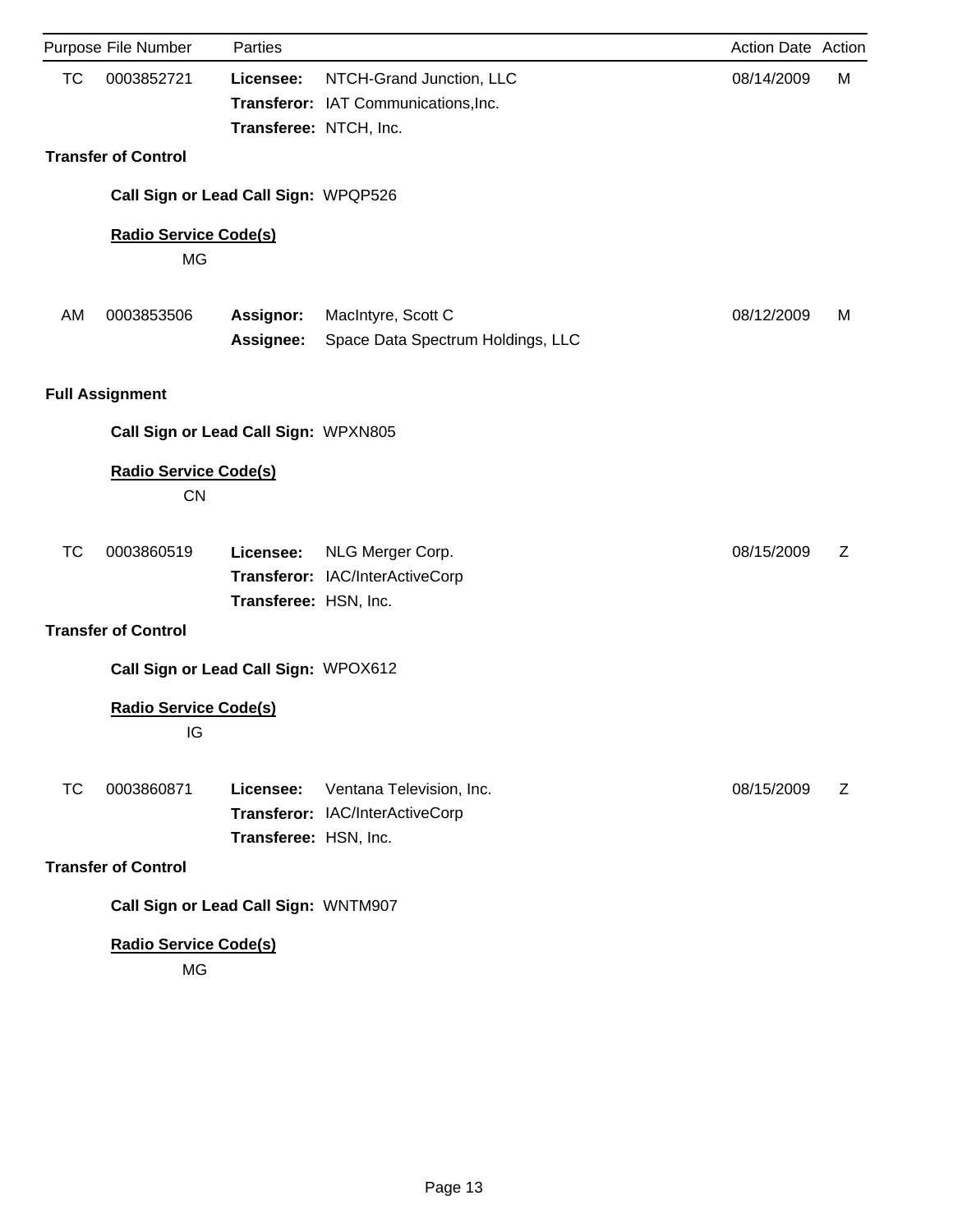|           | Purpose File Number                       | Parties                       |                                                                                                                                  | Action Date Action |   |
|-----------|-------------------------------------------|-------------------------------|----------------------------------------------------------------------------------------------------------------------------------|--------------------|---|
| AA        | 0003873405                                | <b>Assignor:</b><br>Assignee: | Contact Communications, Inc.<br>Wisconsin, State of                                                                              | 08/13/2009         | Z |
|           | <b>Full Assignment</b>                    |                               |                                                                                                                                  |                    |   |
|           | Call Sign or Lead Call Sign: WPVF797      |                               |                                                                                                                                  |                    |   |
|           | <b>Radio Service Code(s)</b><br><b>CP</b> |                               |                                                                                                                                  |                    |   |
| AA        | 0003873429                                | Assignor:<br>Assignee:        | Dow Reichhold Specialty Latex LLC<br>Reichhold, Inc.                                                                             | 08/12/2009         | M |
|           | <b>Full Assignment</b>                    |                               |                                                                                                                                  |                    |   |
|           | Call Sign or Lead Call Sign: KLF684       |                               |                                                                                                                                  |                    |   |
|           | <b>Radio Service Code(s)</b><br>IG        |                               |                                                                                                                                  |                    |   |
|           | YG                                        |                               |                                                                                                                                  |                    |   |
| <b>TC</b> | 0003875533                                | Licensee:                     | Triad AWS, Inc.<br>Transferor: Triad AWS, LLC<br>Transferee: Cleveland Unlimited, Inc.                                           | 08/13/2009         | Z |
|           | <b>Transfer of Control</b>                |                               |                                                                                                                                  |                    |   |
|           | Call Sign or Lead Call Sign: WQGV786      |                               |                                                                                                                                  |                    |   |
|           | <b>Radio Service Code(s)</b><br>AW        |                               |                                                                                                                                  |                    |   |
| <b>TC</b> | 0003878819                                | Licensee:                     | Metropolitan Airports Commission<br>Transferor: Metropolitan Airports Commission<br>Transferee: Metropolitan Airports Commission | 08/14/2009         | M |
|           | <b>Transfer of Control</b>                |                               |                                                                                                                                  |                    |   |
|           | Call Sign or Lead Call Sign: WQJY319      |                               |                                                                                                                                  |                    |   |
|           | <b>Radio Service Code(s)</b><br>AA<br>AF  |                               |                                                                                                                                  |                    |   |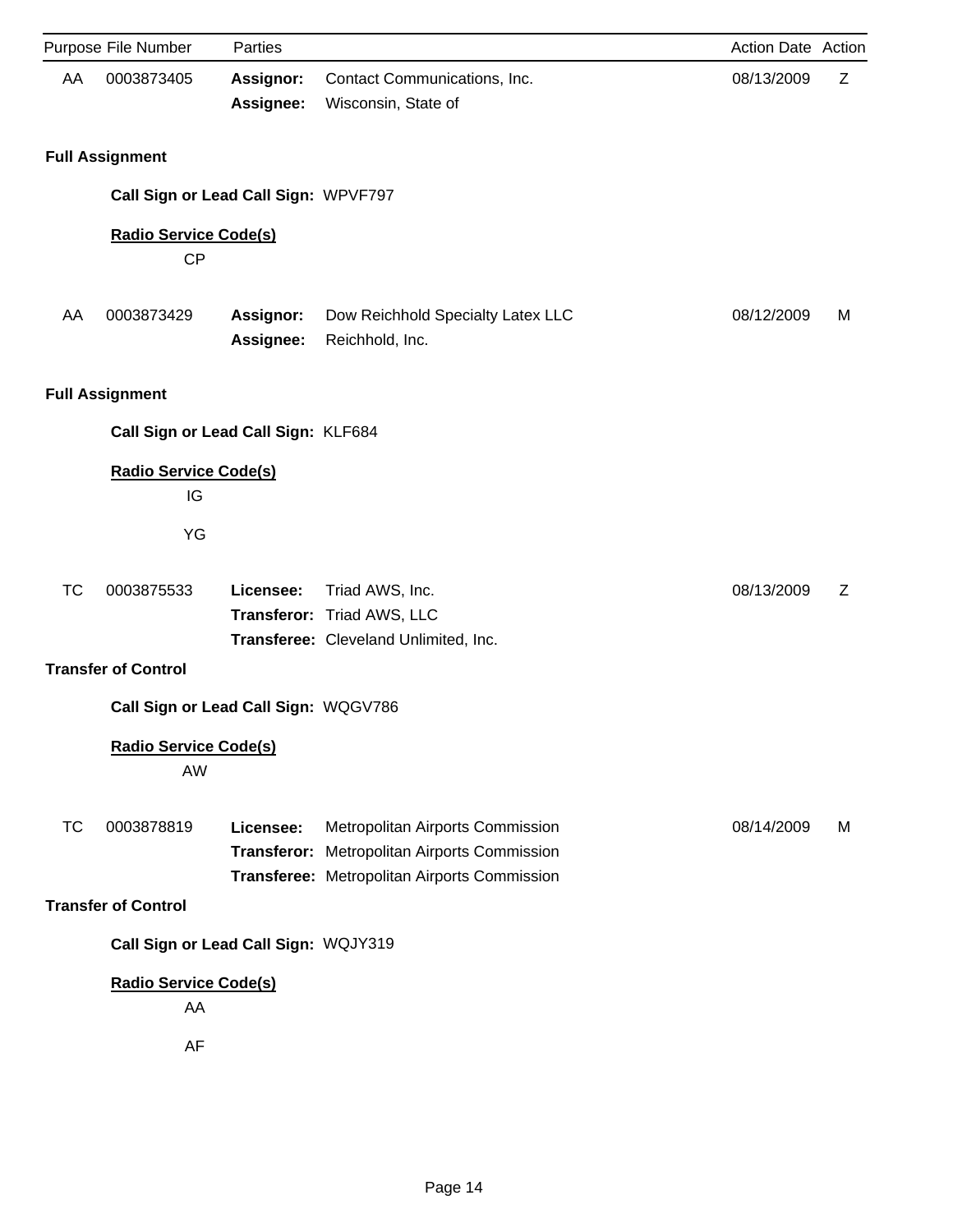|    | Purpose File Number                       | Parties                       |                                                                                        | <b>Action Date Action</b> |   |
|----|-------------------------------------------|-------------------------------|----------------------------------------------------------------------------------------|---------------------------|---|
| AA | 0003879659                                | <b>Assignor:</b><br>Assignee: | chillicothe paper inc<br>Glatfelter                                                    | 08/12/2009                | М |
|    | <b>Full Assignment</b>                    |                               |                                                                                        |                           |   |
|    | Call Sign or Lead Call Sign: WXG476       |                               |                                                                                        |                           |   |
|    | <b>Radio Service Code(s)</b><br>IG        |                               |                                                                                        |                           |   |
| TC | 0003882263                                | Licensee:                     | CenturyTel Oregon, Inc.<br>Transferor: CENTURYTEL, INC<br>Transferee: CenturyTel, Inc. | 08/11/2009                | M |
|    | <b>Transfer of Control</b>                |                               |                                                                                        |                           |   |
|    | Call Sign or Lead Call Sign: WQKD256      |                               |                                                                                        |                           |   |
|    | <b>Radio Service Code(s)</b><br>IG        |                               |                                                                                        |                           |   |
| AA | 0003887511                                | Assignor:<br><b>Assignee:</b> | <b>KTC AWS Limited Partnership</b><br>West River Telecommunications Cooperative        | 08/13/2009                | Z |
|    | <b>Partitioning AND/OR Disaggregation</b> |                               |                                                                                        |                           |   |
|    | Call Sign or Lead Call Sign: WQJZ327      |                               |                                                                                        |                           |   |
|    | <b>Radio Service Code(s)</b><br><b>WY</b> |                               |                                                                                        |                           |   |
| AA | 0003891818                                | Assignor:<br>Assignee:        | Twedt, Blake<br>NSAC, LLC                                                              | 08/14/2009                | C |
|    | <b>Full Assignment</b>                    |                               |                                                                                        |                           |   |
|    | Call Sign or Lead Call Sign: WMX233       |                               |                                                                                        |                           |   |

BR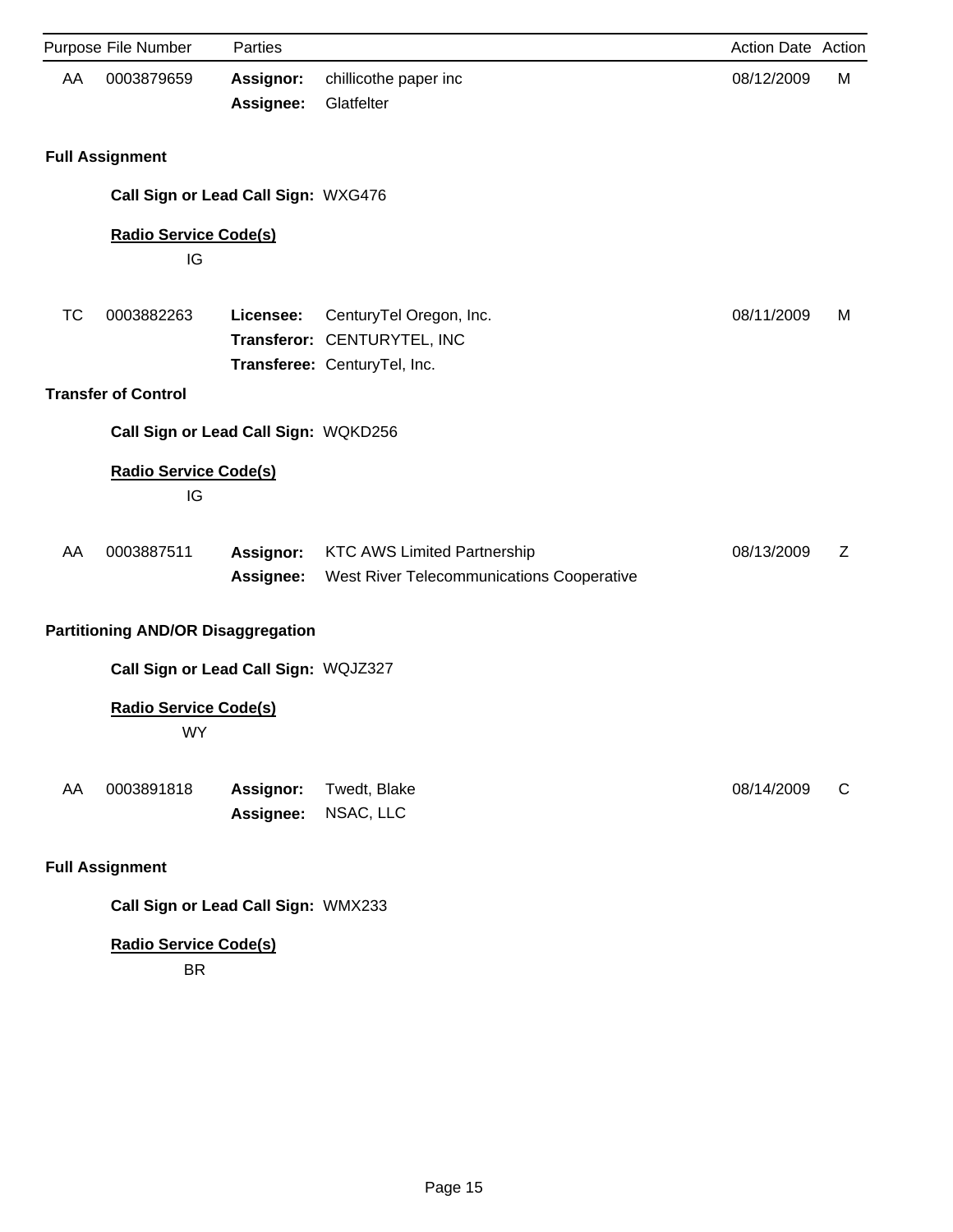|    | Purpose File Number                       | Parties                       |                                                                       | Action Date Action |   |
|----|-------------------------------------------|-------------------------------|-----------------------------------------------------------------------|--------------------|---|
| AA | 0003895639                                | <b>Assignor:</b><br>Assignee: | Broadband Mobile Data IV, LLC<br>Clearwire Spectrum Holdings III, LLC | 08/13/2009         | Z |
|    | <b>Full Assignment</b>                    |                               |                                                                       |                    |   |
|    | Call Sign or Lead Call Sign: WNTJ739      |                               |                                                                       |                    |   |
|    | <b>Radio Service Code(s)</b><br><b>BR</b> |                               |                                                                       |                    |   |
| AA | 0003899038                                | Assignor:<br>Assignee:        | NTCH-NM, Inc.<br>Flat Wireless, LLC                                   | 08/13/2009         | Ζ |
|    | <b>Full Assignment</b>                    |                               |                                                                       |                    |   |
|    | Call Sign or Lead Call Sign: WQKE628      |                               |                                                                       |                    |   |
|    | <b>Radio Service Code(s)</b><br><b>CW</b> |                               |                                                                       |                    |   |
| AM | 0003900937                                | Assignor:<br>Assignee:        | <b>Starke Memorial Hospital</b><br>La Porte Hospital                  | 08/13/2009         | C |
|    | <b>Full Assignment</b>                    |                               |                                                                       |                    |   |
|    | <b>Call Sign or Lead Call Sign:</b>       |                               |                                                                       |                    |   |
|    | <b>Radio Service Code(s)</b><br>IG        |                               |                                                                       |                    |   |
| AA | 0003901450                                | Assignor:<br>Assignee:        | Total Corrosion Solutions, Inc.<br><b>Bitter Creek Pipelines, LLC</b> | 08/12/2009         | M |
|    | <b>Full Assignment</b>                    |                               |                                                                       |                    |   |
|    | Call Sign or Lead Call Sign: WPHS287      |                               |                                                                       |                    |   |

IG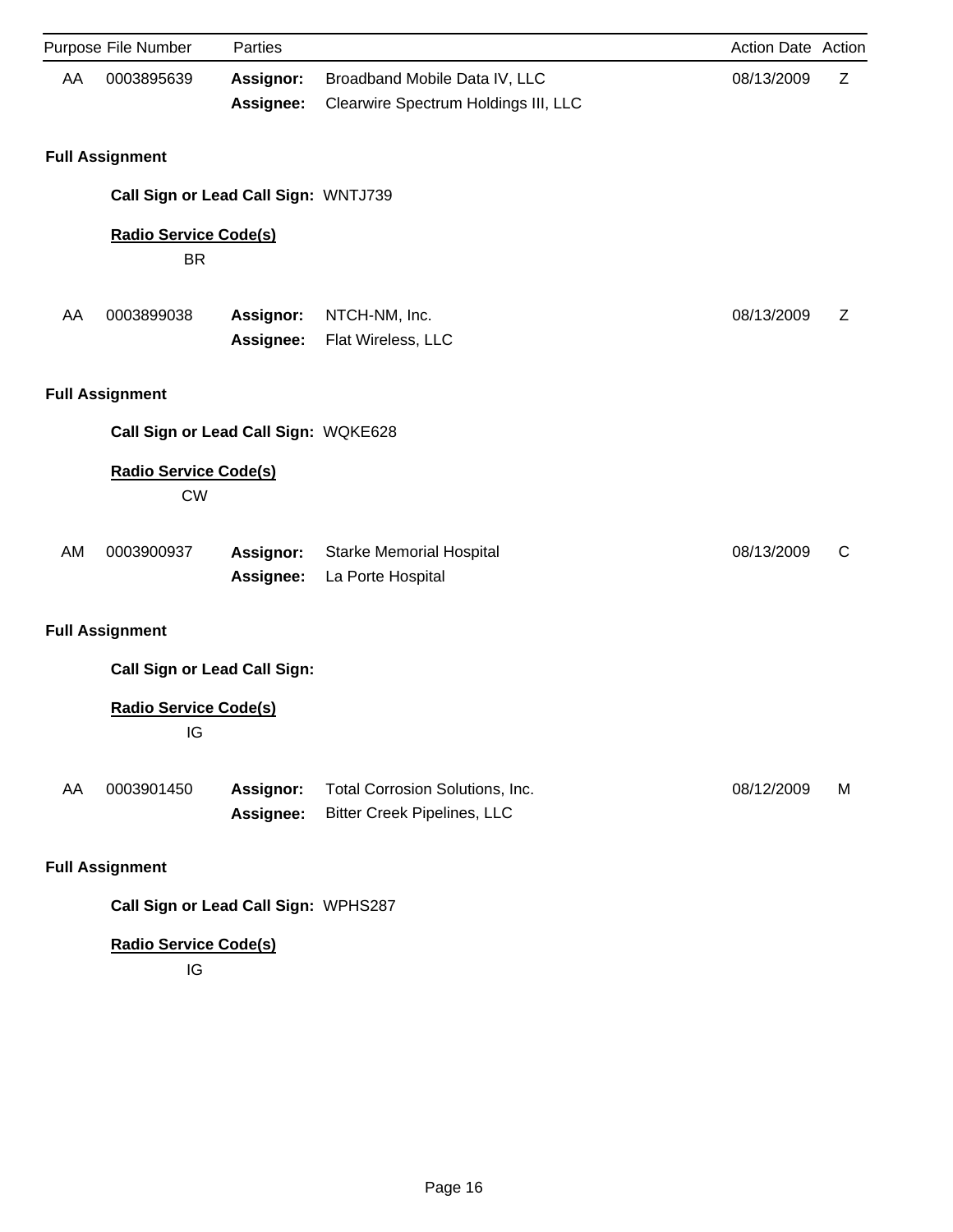|    | Purpose File Number                       | Parties                       |                                                                                 | Action Date Action |   |
|----|-------------------------------------------|-------------------------------|---------------------------------------------------------------------------------|--------------------|---|
| AA | 0003902747                                | Assignor:<br>Assignee:        | NVT Topeka II Licensee, LLC<br>NVT Topeka II Licensee LLC, Debtor-In-Possession | 08/15/2009         | Q |
|    | <b>Full Assignment</b>                    |                               |                                                                                 |                    |   |
|    | Call Sign or Lead Call Sign: WPQZ618      |                               |                                                                                 |                    |   |
|    | <b>Radio Service Code(s)</b><br><b>MG</b> |                               |                                                                                 |                    |   |
| AA | 0003902884                                | Assignor:<br>Assignee:        | NVT Hawaii Licensee, LLC<br>NVT Hawaii Licensee, LLC, Debtor-In-Possession      | 08/15/2009         | Q |
|    | <b>Full Assignment</b>                    |                               |                                                                                 |                    |   |
|    | Call Sign or Lead Call Sign: WPJD896      |                               |                                                                                 |                    |   |
|    | <b>Radio Service Code(s)</b><br><b>MG</b> |                               |                                                                                 |                    |   |
| AA | 0003902977                                | Assignor:<br>Assignee:        | NVT Portland Licensee, LLC<br>NVT Portland Licensee, LLC, Debtor-In-Possession  | 08/15/2009         | Q |
|    | <b>Full Assignment</b>                    |                               |                                                                                 |                    |   |
|    | Call Sign or Lead Call Sign: WNTY582      |                               |                                                                                 |                    |   |
|    | <b>Radio Service Code(s)</b><br>МĠ        |                               |                                                                                 |                    |   |
| AA | 0003903131                                | Assignor:<br><b>Assignee:</b> | NVT Wichita Licensee, LLC<br>NVT Wichita Licensee LLC, Debtor-In-Possession     | 08/15/2009         | Q |
|    | <b>Full Assignment</b>                    |                               |                                                                                 |                    |   |
|    | Call Sign or Lead Call Sign: WPQX323      |                               |                                                                                 |                    |   |

RS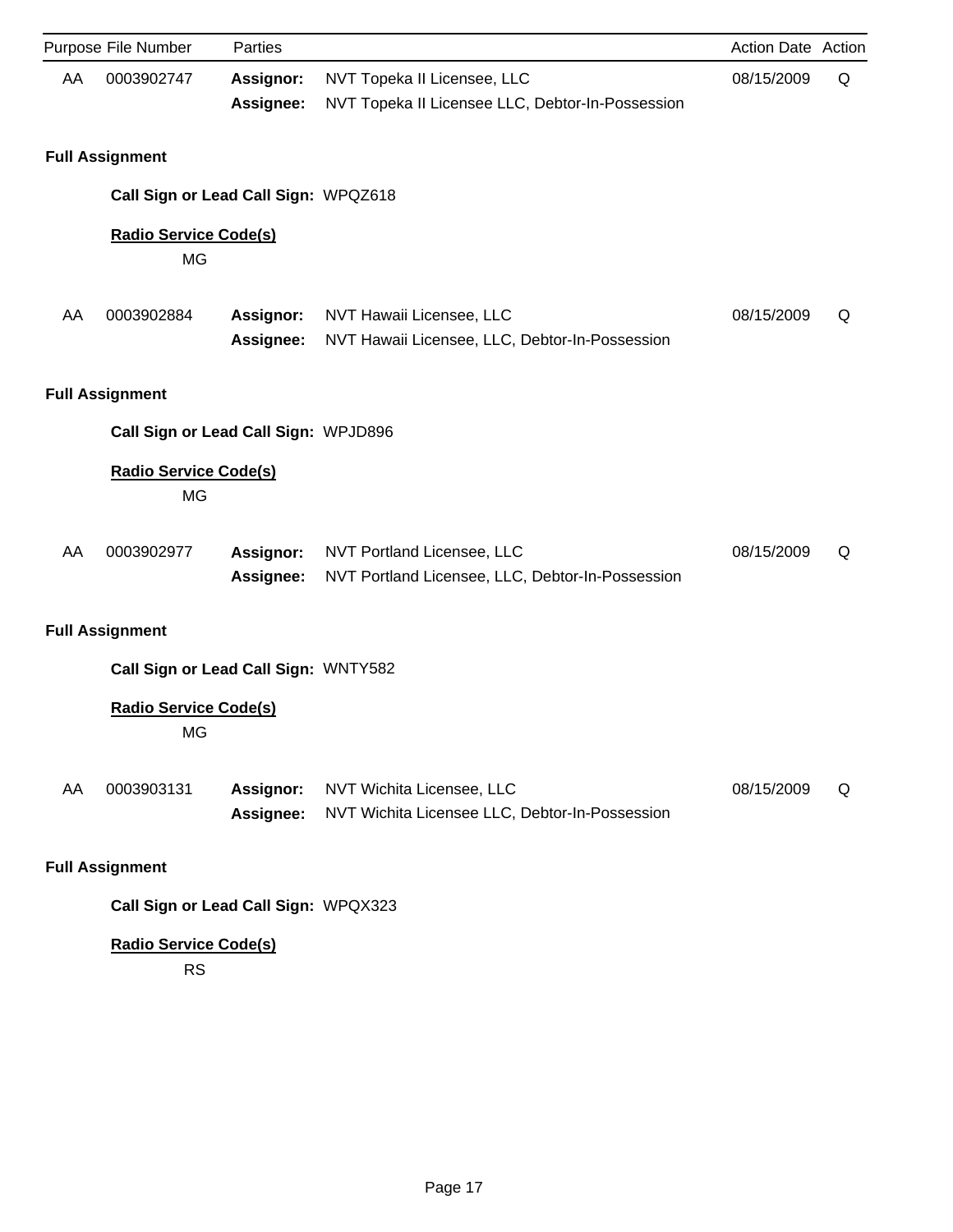|    | Purpose File Number                       | Parties                       |                                                                                                               | <b>Action Date Action</b> |   |
|----|-------------------------------------------|-------------------------------|---------------------------------------------------------------------------------------------------------------|---------------------------|---|
| AA | 0003903636                                | Assignor:<br>Assignee:        | NVT Savannah Licensee, LLC<br>NVT Savannah Licensee, LLC, Debtor-In-Possession                                | 08/15/2009                | Q |
|    | <b>Full Assignment</b>                    |                               |                                                                                                               |                           |   |
|    | Call Sign or Lead Call Sign: WPNG210      |                               |                                                                                                               |                           |   |
|    | <b>Radio Service Code(s)</b><br><b>MG</b> |                               |                                                                                                               |                           |   |
| AA | 0003903801                                | <b>Assignor:</b><br>Assignee: | NVT Topeka Licensee, LLC<br>NVT Topeka Licensee, LLC, Debtor-In-Possession                                    | 08/15/2009                | Q |
|    | <b>Full Assignment</b>                    |                               |                                                                                                               |                           |   |
|    | Call Sign or Lead Call Sign: WPYW438      |                               |                                                                                                               |                           |   |
|    | <b>Radio Service Code(s)</b><br><b>MG</b> |                               |                                                                                                               |                           |   |
|    | <b>RS</b>                                 |                               |                                                                                                               |                           |   |
| AM | 0003906425                                | Licensee:                     | DIRECTV, Inc.<br>Transferor: Shareholders of Greenlady Corp.<br>Transferee: Liberty NC, LLC                   | 08/14/2009                | C |
|    | <b>Transfer of Control</b>                |                               |                                                                                                               |                           |   |
|    | Call Sign or Lead Call Sign: WPTZ691      |                               |                                                                                                               |                           |   |
|    | <b>Radio Service Code(s)</b><br>IG        |                               |                                                                                                               |                           |   |
| ТC | 0003906426                                | Licensee:                     | <b>DIRECTV Enterprises, LLC</b><br>Transferor: Shareholders of Greenlady Corp.<br>Transferee: Liberty NC, LLC | 08/14/2009                | C |
|    | <b>Transfer of Control</b>                |                               |                                                                                                               |                           |   |
|    | Call Sign or Lead Call Sign: WPZC401      |                               |                                                                                                               |                           |   |
|    | <b>Radio Service Code(s)</b><br>YG        |                               |                                                                                                               |                           |   |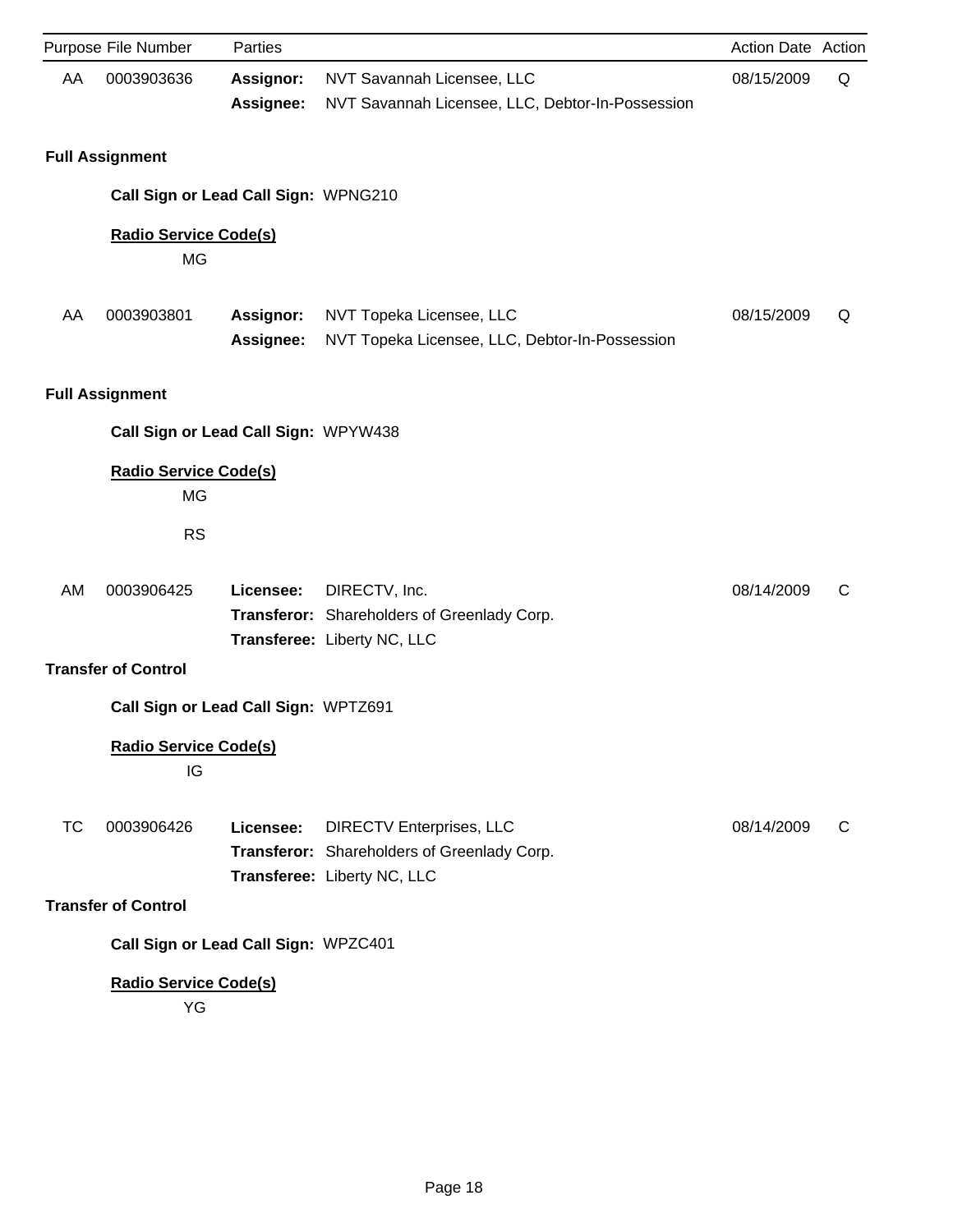|           | Purpose File Number                  | Parties                |                                                                                                            | Action Date Action |   |
|-----------|--------------------------------------|------------------------|------------------------------------------------------------------------------------------------------------|--------------------|---|
| <b>TC</b> | 0003906429                           | Licensee:              | <b>LABC Productions, LLC</b><br>Transferor: Shareholders of Greenlady Corp.<br>Transferee: Liberty NC, LLC | 08/14/2009         | C |
|           | <b>Transfer of Control</b>           |                        |                                                                                                            |                    |   |
|           | Call Sign or Lead Call Sign: WQIU946 |                        |                                                                                                            |                    |   |
|           | <b>Radio Service Code(s)</b>         |                        |                                                                                                            |                    |   |
|           | <b>LP</b>                            |                        |                                                                                                            |                    |   |
| <b>TC</b> | 0003906476                           | Licensee:              | <b>DIRECTV INC</b><br>Transferor: Shareholders of Greenlady Corp.<br>Transferee: Liberty NC, LLC           | 08/14/2009         | C |
|           | <b>Transfer of Control</b>           |                        |                                                                                                            |                    |   |
|           | Call Sign or Lead Call Sign: WQHM919 |                        |                                                                                                            |                    |   |
|           | <b>Radio Service Code(s)</b><br>IG   |                        |                                                                                                            |                    |   |
| AA        | 0003908640                           | Assignor:<br>Assignee: | PRO COM INC<br><b>FUTRONICS INC</b>                                                                        | 08/11/2009         | M |
|           | <b>Full Assignment</b>               |                        |                                                                                                            |                    |   |
|           | Call Sign or Lead Call Sign: KNKK671 |                        |                                                                                                            |                    |   |
|           | <b>Radio Service Code(s)</b><br>CD   |                        |                                                                                                            |                    |   |
|           | CP                                   |                        |                                                                                                            |                    |   |
| AA        | 0003908675                           | Assignor:<br>Assignee: | <b>Bristol Myers Squibb Co</b><br>Nextel of New York, Inc.                                                 | 08/14/2009         | Z |
|           | <b>Partial Assignment</b>            |                        |                                                                                                            |                    |   |
|           | Call Sign or Lead Call Sign: WPMH738 |                        |                                                                                                            |                    |   |
|           | <b>Radio Service Code(s)</b><br>YJ   |                        |                                                                                                            |                    |   |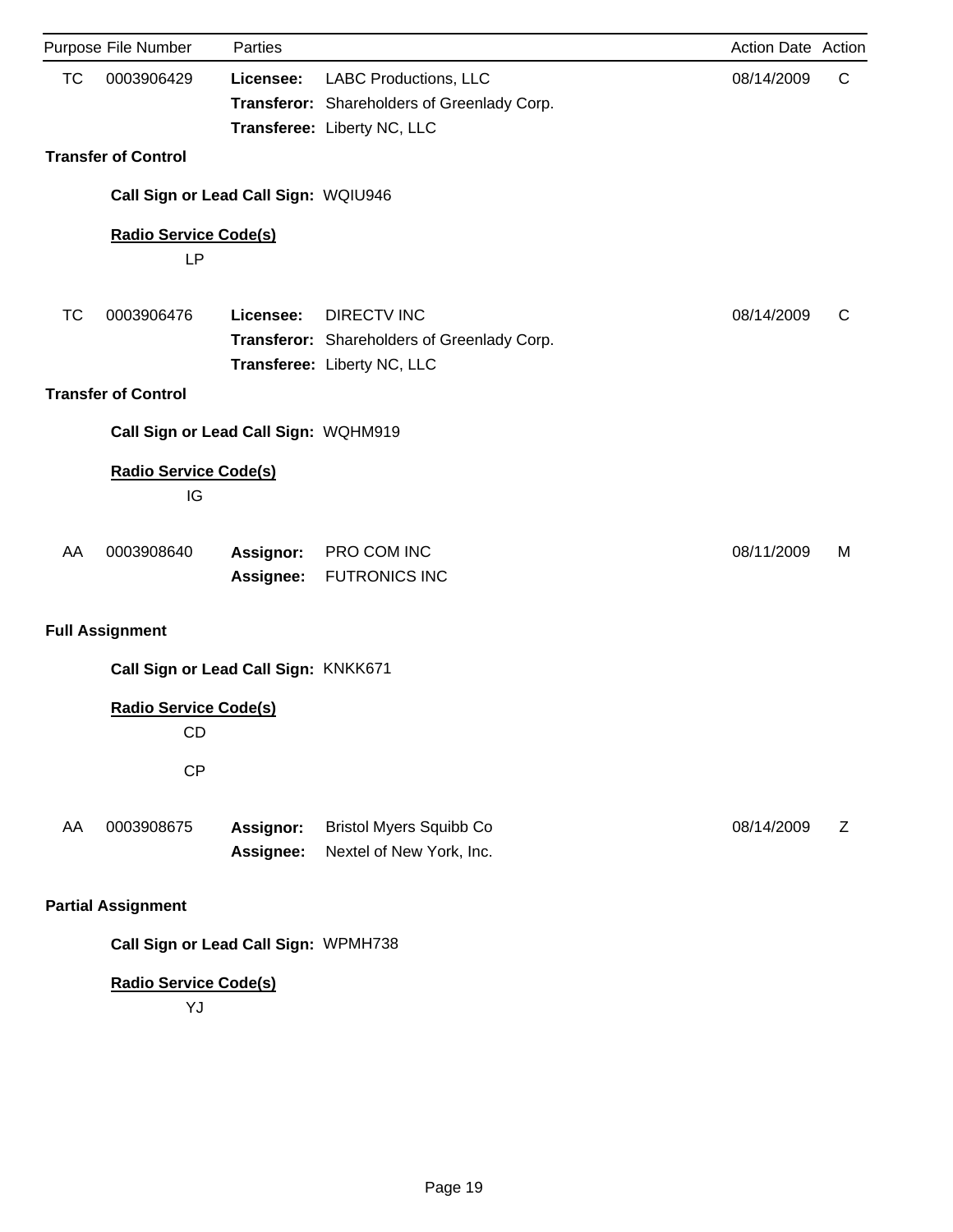|           | Purpose File Number                       | Parties                       |                                                                 | Action Date Action |   |
|-----------|-------------------------------------------|-------------------------------|-----------------------------------------------------------------|--------------------|---|
| <b>AM</b> | 0003910012                                | <b>Assignor:</b><br>Assignee: | INDEPENDENT SCHOOL DISTRICT #789<br>Eagle Valley Public Schools | 08/15/2009         | Z |
|           | <b>Full Assignment</b>                    |                               |                                                                 |                    |   |
|           | Call Sign or Lead Call Sign: WHB842       |                               |                                                                 |                    |   |
|           | <b>Radio Service Code(s)</b><br><b>ED</b> |                               |                                                                 |                    |   |
| <b>AM</b> | 0003910075                                | <b>Assignor:</b><br>Assignee: | INDEPENDENT SCHOOL DIEST #709<br>Eagle Valley Public Schools    | 08/15/2009         | Ζ |
|           | <b>Full Assignment</b>                    |                               |                                                                 |                    |   |
|           | Call Sign or Lead Call Sign: WHR731       |                               |                                                                 |                    |   |
|           | <b>Radio Service Code(s)</b><br><b>ED</b> |                               |                                                                 |                    |   |
| AM        | 0003910081                                | <b>Assignor:</b><br>Assignee: | INDEPENDENT SCHOOL DISTRICT #790<br>Eagle Valley Public Schools | 08/15/2009         | Ζ |
|           | <b>Full Assignment</b>                    |                               |                                                                 |                    |   |
|           | Call Sign or Lead Call Sign: WHG355       |                               |                                                                 |                    |   |
|           | <b>Radio Service Code(s)</b><br>ED        |                               |                                                                 |                    |   |
| AM        | 0003910086                                | <b>Assignor:</b><br>Assignee: | INDEPENDENT SCHOOL DISTRICT #790<br>Eagle Valley Public Schools | 08/15/2009         | Z |
|           | <b>Full Assignment</b>                    |                               |                                                                 |                    |   |
|           | Call Sign or Lead Call Sign: WHR730       |                               |                                                                 |                    |   |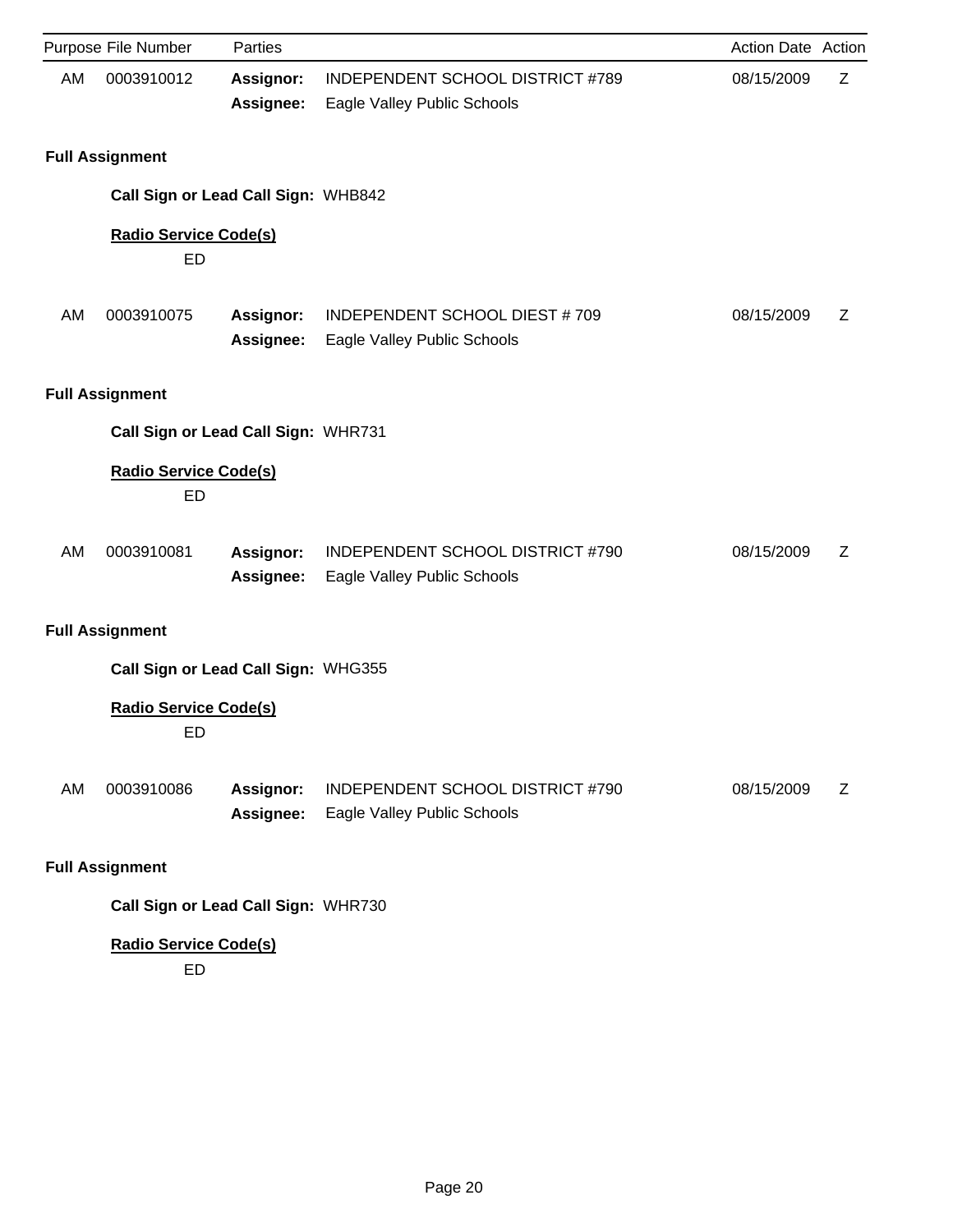|    | Purpose File Number                                    | Parties                |                                                                                                | <b>Action Date Action</b> |   |
|----|--------------------------------------------------------|------------------------|------------------------------------------------------------------------------------------------|---------------------------|---|
| AM | 0003910093                                             | Assignor:<br>Assignee: | CLARISSA PUBLIC SCHOOL DIST. #789<br>Eagle Valley Public Schools                               | 08/15/2009                | Ζ |
|    | <b>Full Assignment</b>                                 |                        |                                                                                                |                           |   |
|    | Call Sign or Lead Call Sign: WND409                    |                        |                                                                                                |                           |   |
|    | <b>Radio Service Code(s)</b><br>ED                     |                        |                                                                                                |                           |   |
| AA | 0003910743                                             | Assignor:<br>Assignee: | ARDEN REALTY LIMITED PARTNERSHIP<br><b>GATEWAY TOWERS LLC</b>                                  | 08/12/2009                | M |
|    | <b>Full Assignment</b>                                 |                        |                                                                                                |                           |   |
|    | Call Sign or Lead Call Sign: WQBK682                   |                        |                                                                                                |                           |   |
|    | <b>Radio Service Code(s)</b><br>IG                     |                        |                                                                                                |                           |   |
| AM | 0003912689                                             | Assignor:<br>Assignee: | Daytona State College Foundation, Inc.<br>Daytona State College                                | 08/10/2009                | C |
|    | <b>Full Assignment</b>                                 |                        |                                                                                                |                           |   |
|    | Call Sign or Lead Call Sign: WND519                    |                        |                                                                                                |                           |   |
|    | <b>Radio Service Code(s)</b><br>ED                     |                        |                                                                                                |                           |   |
| ТC | 0003913396                                             | Licensee:              | WPBF-TV Company<br>Transferor: Hearst Broadcasting, Inc.<br>Transferee: Hearst Television Inc. | 08/10/2009                | C |
|    | <b>Transfer of Control</b>                             |                        |                                                                                                |                           |   |
|    | Call Sign or Lead Call Sign: WNUW620                   |                        |                                                                                                |                           |   |
|    | <b>Radio Service Code(s)</b><br><b>MG</b><br><b>RS</b> |                        |                                                                                                |                           |   |
|    |                                                        |                        |                                                                                                |                           |   |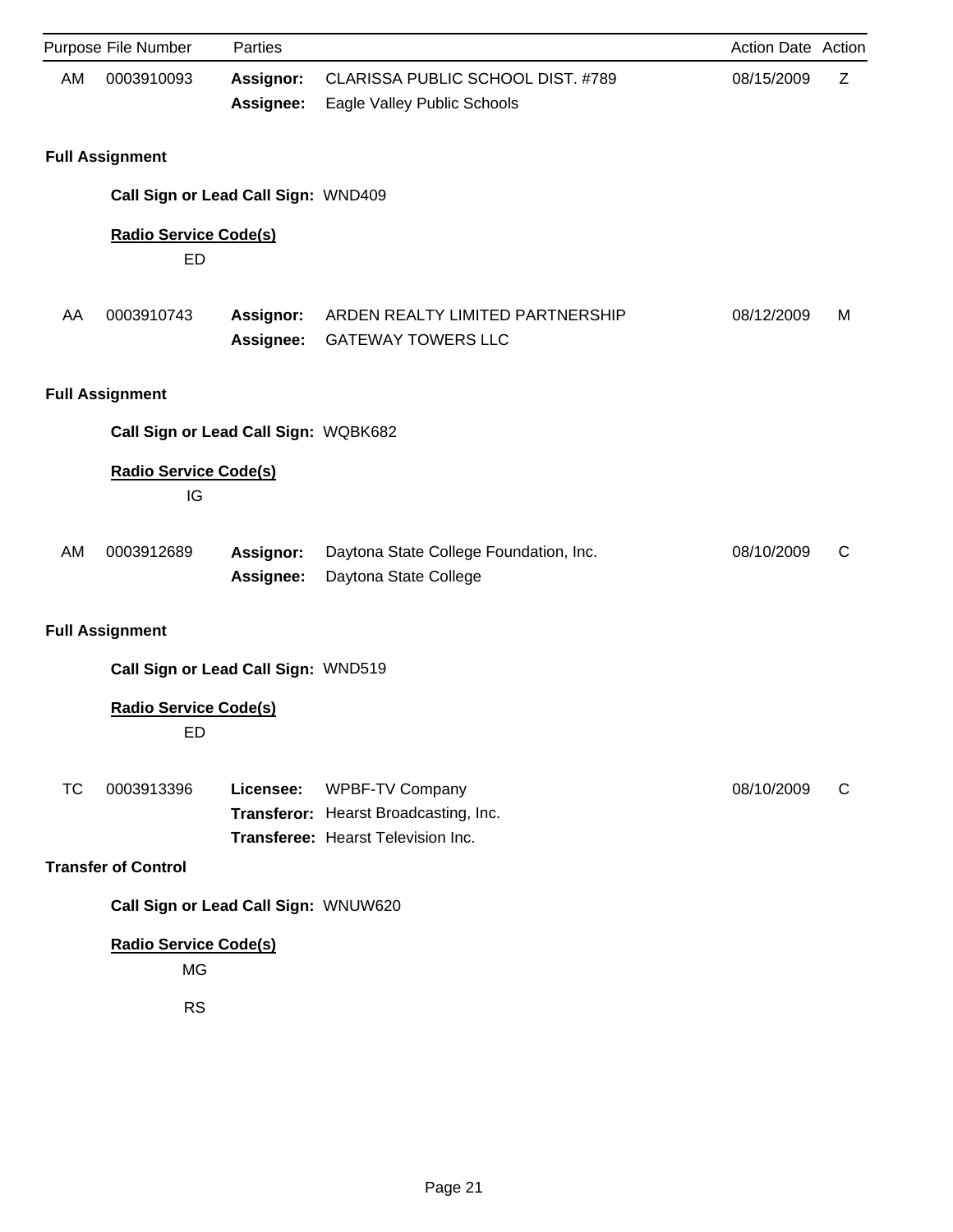|           | Purpose File Number                  | Parties                       |                                                                                   | Action Date Action |   |
|-----------|--------------------------------------|-------------------------------|-----------------------------------------------------------------------------------|--------------------|---|
| <b>AM</b> | 0003913980                           | Assignor:<br>Assignee:        | The Four Dam Pool Power Agency<br>Kodiak Electric Association, Inc.               | 08/14/2009         | M |
|           | <b>Full Assignment</b>               |                               |                                                                                   |                    |   |
|           | <b>Call Sign or Lead Call Sign:</b>  |                               |                                                                                   |                    |   |
|           | <b>Radio Service Code(s)</b><br>IG   |                               |                                                                                   |                    |   |
| AA        | 0003915035                           | <b>Assignor:</b><br>Assignee: | HCA Health Services of Oklahoma, Inc.<br>University of Oklahoma Police Department | 08/13/2009         | M |
|           | <b>Full Assignment</b>               |                               |                                                                                   |                    |   |
|           | Call Sign or Lead Call Sign: WPAD662 |                               |                                                                                   |                    |   |
|           | <b>Radio Service Code(s)</b><br>YB   |                               |                                                                                   |                    |   |
| AA        | 0003915551                           | Assignor:<br>Assignee:        | MEGA CAR SERVICES CORPORATION<br>MEGA CAR SERVICE INC                             | 08/12/2009         | M |
|           | <b>Full Assignment</b>               |                               |                                                                                   |                    |   |
|           | Call Sign or Lead Call Sign: WPGT667 |                               |                                                                                   |                    |   |
|           | <b>Radio Service Code(s)</b><br>IG   |                               |                                                                                   |                    |   |
| AA        | 0003915670                           | <b>Assignor:</b><br>Assignee: | <b>WENDYS OF BARNESVILLE WEOH208</b><br>PRIMARY AIM LLC WENDYS WEOH208            | 08/12/2009         | M |
|           | <b>Full Assignment</b>               |                               |                                                                                   |                    |   |
|           | Call Sign or Lead Call Sign: WQCI420 |                               |                                                                                   |                    |   |

IG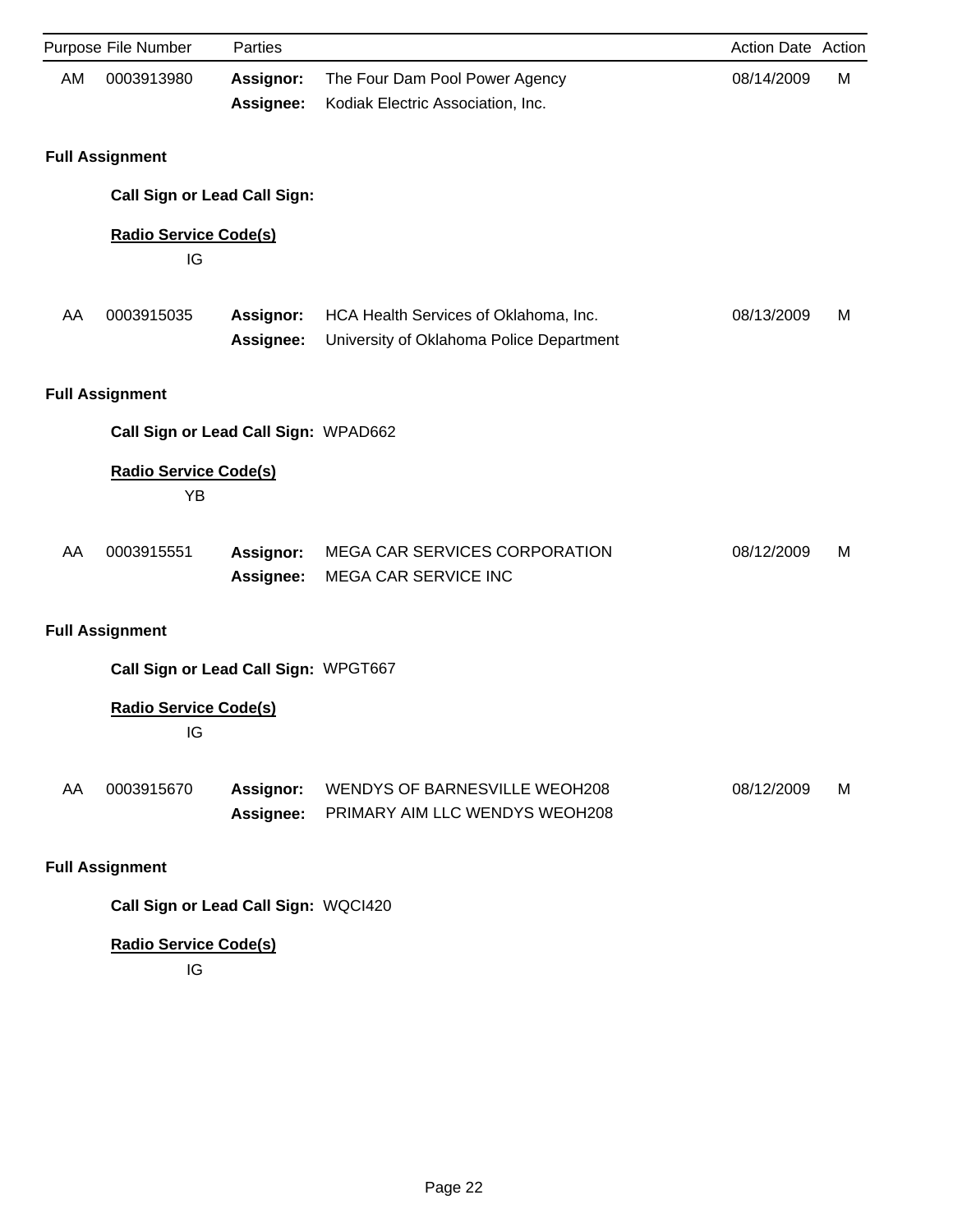|    | Purpose File Number                  | Parties                       |                                                                        | Action Date Action |   |
|----|--------------------------------------|-------------------------------|------------------------------------------------------------------------|--------------------|---|
| AM | 0003917186                           | <b>Assignor:</b><br>Assignee: | Four Dam Pool Power Agency<br>Copper Valley Electric Association, Inc. | 08/14/2009         | М |
|    | <b>Full Assignment</b>               |                               |                                                                        |                    |   |
|    | Call Sign or Lead Call Sign: WNZN352 |                               |                                                                        |                    |   |
|    | <b>Radio Service Code(s)</b><br>IG   |                               |                                                                        |                    |   |
| AA | 0003918223                           | Assignor:<br>Assignee:        | FAYAS AND SONS INC<br>TWIN CITY CONCRETE INC                           | 08/12/2009         | M |
|    | <b>Full Assignment</b>               |                               |                                                                        |                    |   |
|    | Call Sign or Lead Call Sign: WQAI379 |                               |                                                                        |                    |   |
|    | <b>Radio Service Code(s)</b><br>IG   |                               |                                                                        |                    |   |
| AA | 0003918260                           | Assignor:<br>Assignee:        | H & M BUTANE COMPANY<br>MONTGOMERY, WILLIAM F                          | 08/12/2009         | M |
|    | <b>Full Assignment</b>               |                               |                                                                        |                    |   |
|    | Call Sign or Lead Call Sign: KAW950  |                               |                                                                        |                    |   |
|    | <b>Radio Service Code(s)</b><br>IG   |                               |                                                                        |                    |   |
| AA | 0003918266                           | Assignor:<br>Assignee:        | <b>GROSSENBURG IMPLEMENT INC</b><br>ROSEBUD CONCRETE INC               | 08/12/2009         | M |
|    | <b>Full Assignment</b>               |                               |                                                                        |                    |   |

**Call Sign or Lead Call Sign:** WSK367

# **Radio Service Code(s)**

IG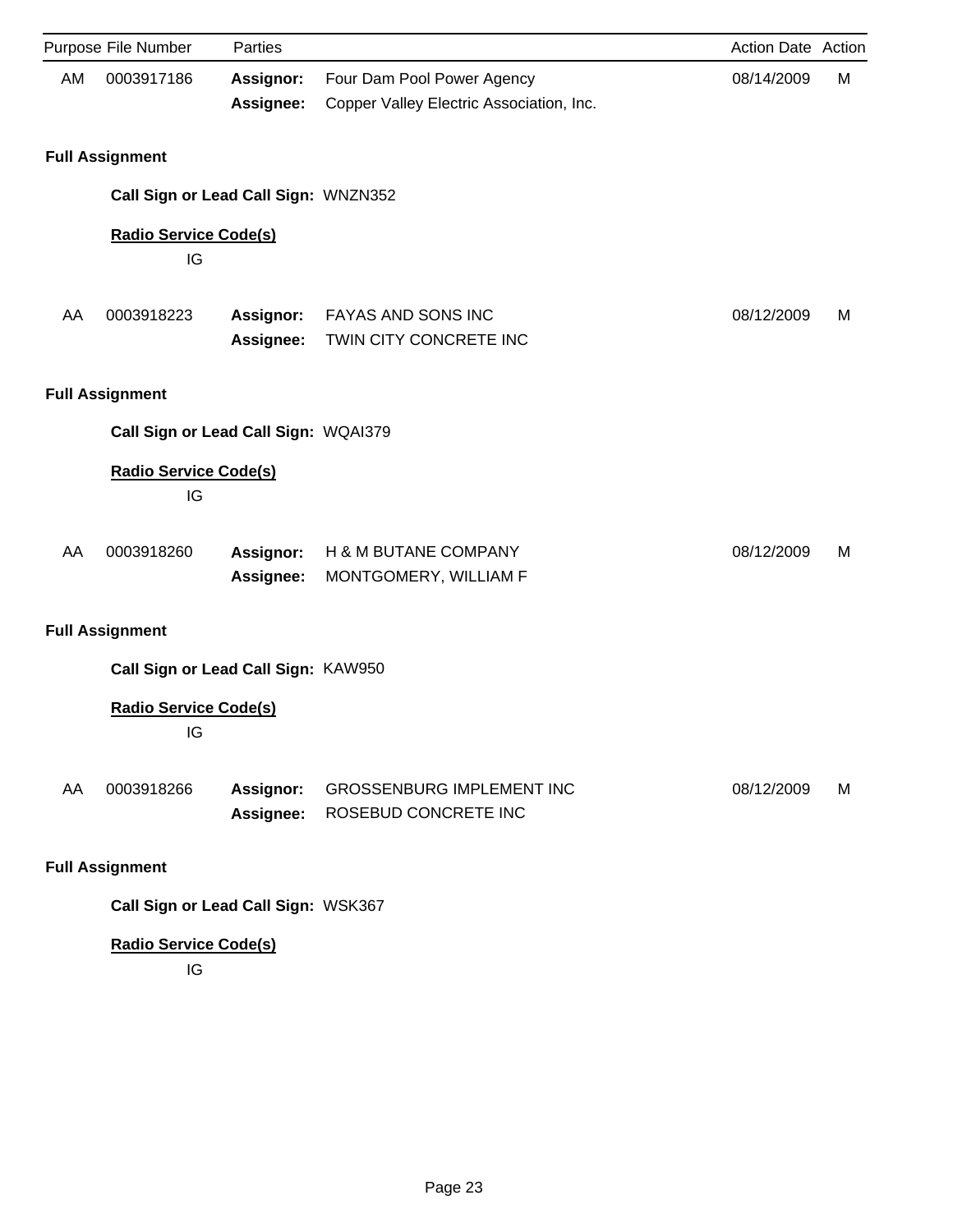|    | Purpose File Number                  | Parties                       |                                                                                                   | Action Date Action |   |
|----|--------------------------------------|-------------------------------|---------------------------------------------------------------------------------------------------|--------------------|---|
| AM | 0003920319                           | Licensee:                     | Embarq Management Company, Inc.<br>Transferor: Embarq Corporation<br>Transferee: CenturyTel, Inc. | 08/12/2009         | C |
|    | <b>Transfer of Control</b>           |                               |                                                                                                   |                    |   |
|    | Call Sign or Lead Call Sign: WQGK645 |                               |                                                                                                   |                    |   |
|    | <b>Radio Service Code(s)</b><br>IG   |                               |                                                                                                   |                    |   |
| AA | 0003922158                           | <b>Assignor:</b><br>Assignee: | <b>Prolink Solutions</b><br>Prolink Systems, Inc.                                                 | 08/14/2009         | M |
|    | <b>Full Assignment</b>               |                               |                                                                                                   |                    |   |
|    | Call Sign or Lead Call Sign: WPWG819 |                               |                                                                                                   |                    |   |
|    | <b>Radio Service Code(s)</b><br>IG   |                               |                                                                                                   |                    |   |
| AA | 0003928285                           | <b>Assignor:</b><br>Assignee: | <b>Rumford Paper Company</b><br>Nextel Communications of the Mid-Atlantic, Inc.                   | 08/11/2009         | C |
|    | <b>Partial Assignment</b>            |                               |                                                                                                   |                    |   |
|    | Call Sign or Lead Call Sign: WNXV499 |                               |                                                                                                   |                    |   |
|    | <b>Radio Service Code(s)</b><br>GJ   |                               |                                                                                                   |                    |   |
|    | YJ                                   |                               |                                                                                                   |                    |   |
| AA | 0003928393                           | <b>Assignor:</b><br>Assignee: | Plass, Francis M<br>Plass, Stephen M                                                              | 08/11/2009         | C |
|    | <b>Full Assignment</b>               |                               |                                                                                                   |                    |   |
|    | Call Sign or Lead Call Sign: WPPC874 |                               |                                                                                                   |                    |   |
|    | <b>Radio Service Code(s)</b><br>YK   |                               |                                                                                                   |                    |   |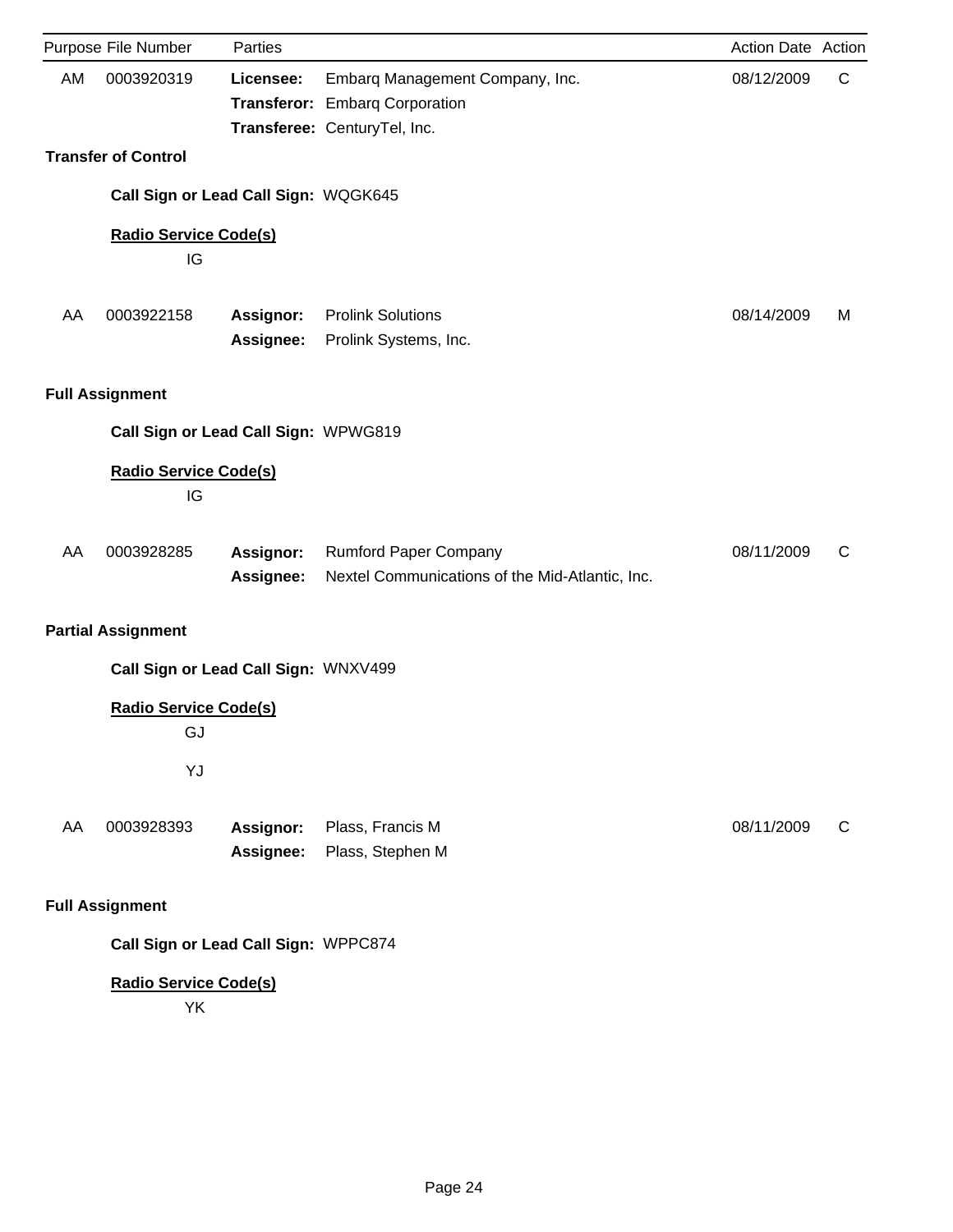|    | Purpose File Number                       | Parties                              |                                                                | Action Date Action |   |
|----|-------------------------------------------|--------------------------------------|----------------------------------------------------------------|--------------------|---|
| AA | 0003928940                                | Assignor:<br>Assignee:               | SprintCom, Inc.<br>SunCom Wireless License Company, LLC        | 08/11/2009         | C |
|    | <b>Full Assignment</b>                    |                                      |                                                                |                    |   |
|    |                                           | Call Sign or Lead Call Sign: KNLH538 |                                                                |                    |   |
|    | <b>Radio Service Code(s)</b><br><b>CW</b> |                                      |                                                                |                    |   |
| AA | 0003929057                                | Assignor:<br>Assignee:               | <b>Fifties Inc</b><br><b>AWV Communications</b>                | 08/11/2009         | C |
|    | <b>Full Assignment</b>                    |                                      |                                                                |                    |   |
|    |                                           | Call Sign or Lead Call Sign: WPNZ742 |                                                                |                    |   |
|    | <b>Radio Service Code(s)</b><br>YK        |                                      |                                                                |                    |   |
| AA | 0003929374                                | Assignor:<br>Assignee:               | Key Center Properties, L.P.<br>Nextel License Holdings 4, Inc. | 08/11/2009         | C |
|    | <b>Partial Assignment</b>                 |                                      |                                                                |                    |   |
|    |                                           | Call Sign or Lead Call Sign: WPOX318 |                                                                |                    |   |
|    | <b>Radio Service Code(s)</b><br>GJ        |                                      |                                                                |                    |   |
| AA | 0003929442                                | Assignor:<br>Assignee:               | Seattle Radio Co Op<br>Nextel License Holdings 4, Inc.         | 08/11/2009         | C |
|    | <b>Partial Assignment</b>                 |                                      |                                                                |                    |   |
|    |                                           | Call Sign or Lead Call Sign: WNZI692 |                                                                |                    |   |

GJ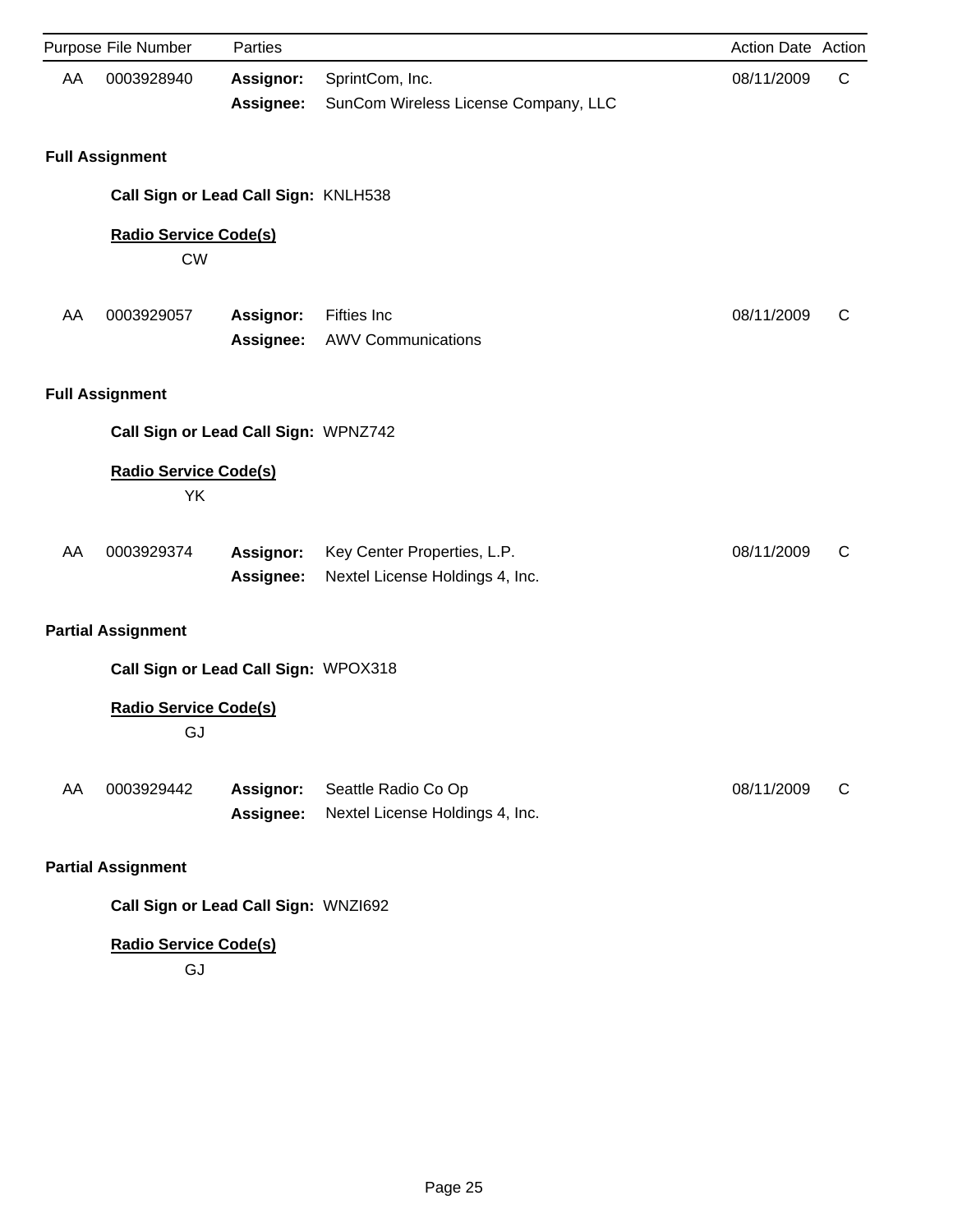|    | Purpose File Number                  | Parties                       |                                                                  | Action Date Action |   |
|----|--------------------------------------|-------------------------------|------------------------------------------------------------------|--------------------|---|
| AA | 0003929804                           | <b>Assignor:</b><br>Assignee: | Clemente, Donald M<br>St. Paul's Homes                           | 08/12/2009         | C |
|    | <b>Partial Assignment</b>            |                               |                                                                  |                    |   |
|    | Call Sign or Lead Call Sign: KNFH821 |                               |                                                                  |                    |   |
|    | <b>Radio Service Code(s)</b><br>IG   |                               |                                                                  |                    |   |
| AA | 0003930052                           | Assignor:<br>Assignee:        | <b>GRANTPRIDOCO</b><br>V&M TCA A DIVISION OF V&M STAR LP         | 08/13/2009         | C |
|    | <b>Full Assignment</b>               |                               |                                                                  |                    |   |
|    | Call Sign or Lead Call Sign: KNDB572 |                               |                                                                  |                    |   |
|    | <b>Radio Service Code(s)</b><br>IG   |                               |                                                                  |                    |   |
| AA | 0003930718                           | Assignor:<br>Assignee:        | <b>FUTRONICS INC</b><br>Futronics Paging Inc.                    | 08/12/2009         | Q |
|    | <b>Full Assignment</b>               |                               |                                                                  |                    |   |
|    | Call Sign or Lead Call Sign: KNKK671 |                               |                                                                  |                    |   |
|    | <b>Radio Service Code(s)</b><br>CD   |                               |                                                                  |                    |   |
|    | CP                                   |                               |                                                                  |                    |   |
| AA | 0003931149                           | Assignor:<br>Assignee:        | <b>City Centre Associates</b><br>Nextel License Holdings 4, Inc. | 08/13/2009         | C |
|    | <b>Partial Assignment</b>            |                               |                                                                  |                    |   |
|    | Call Sign or Lead Call Sign: WNQU891 |                               |                                                                  |                    |   |
|    | <b>Radio Service Code(s)</b><br>GJ   |                               |                                                                  |                    |   |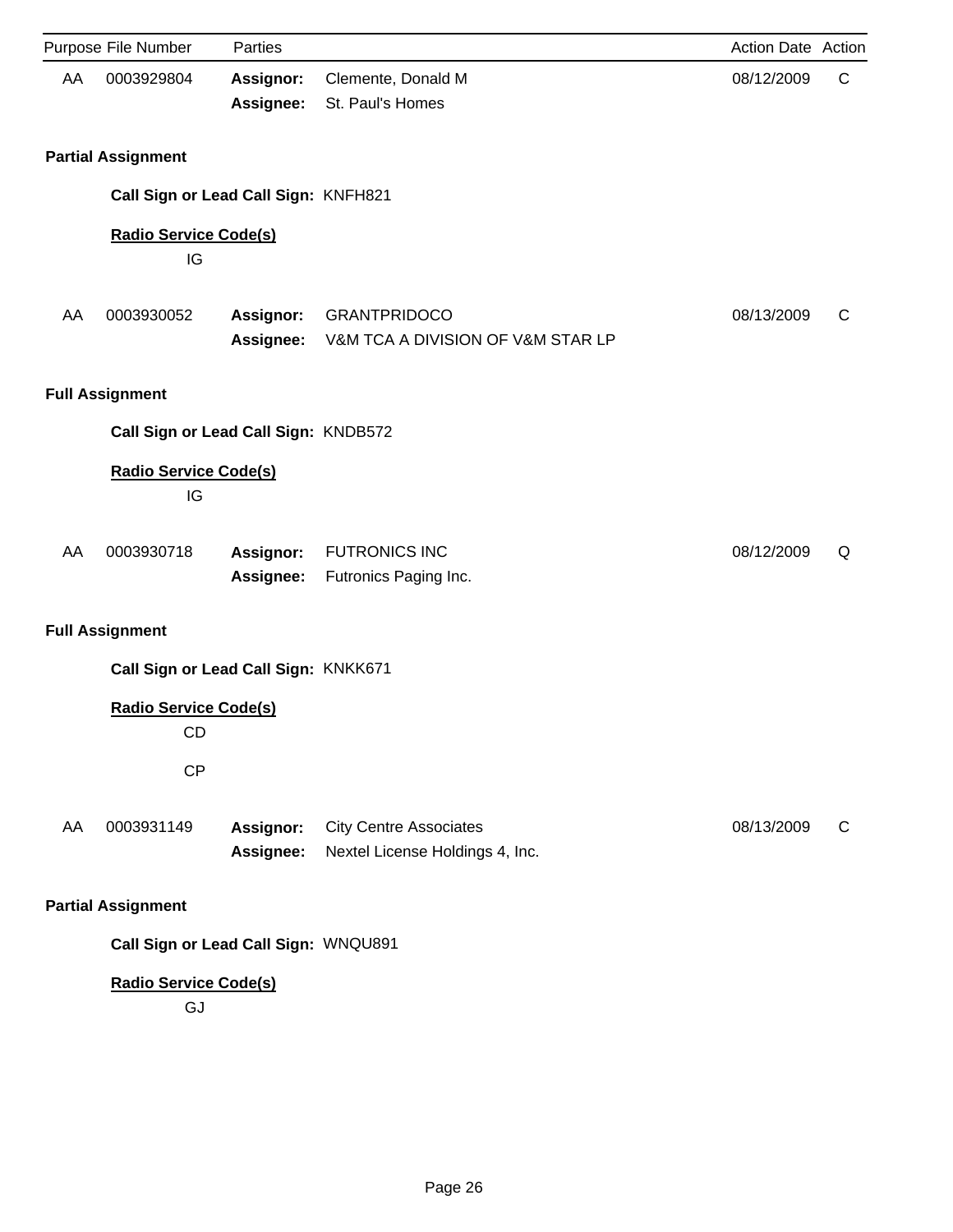|    | Purpose File Number                       | Parties          |                                    | Action Date Action |   |
|----|-------------------------------------------|------------------|------------------------------------|--------------------|---|
| AA | 0003932095                                | Assignor:        | <b>Concrete Supply Corporation</b> | 08/14/2009         | C |
|    |                                           | Assignee:        | Concrete Supply Company LLC.       |                    |   |
|    | <b>Full Assignment</b>                    |                  |                                    |                    |   |
|    | Call Sign or Lead Call Sign: KNFG546      |                  |                                    |                    |   |
|    | <b>Radio Service Code(s)</b><br>IG        |                  |                                    |                    |   |
| AA | 0003932305                                | Assignor:        | Coleman Inc.                       | 08/14/2009         | C |
|    |                                           | Assignee:        | Pramac America L.L.C.              |                    |   |
|    | <b>Full Assignment</b>                    |                  |                                    |                    |   |
|    | Call Sign or Lead Call Sign: WPIA510      |                  |                                    |                    |   |
|    | <b>Radio Service Code(s)</b><br>IG        |                  |                                    |                    |   |
| AA | 0003932720                                | <b>Assignor:</b> | AWS Wireless Inc.                  | 08/15/2009         | C |
|    |                                           | Assignee:        | FLASH Broadband, LLC               |                    |   |
|    | <b>Full Assignment</b>                    |                  |                                    |                    |   |
|    | Call Sign or Lead Call Sign: WQGD589      |                  |                                    |                    |   |
|    | <b>Radio Service Code(s)</b><br><b>AW</b> |                  |                                    |                    |   |

## *De Facto***Transfer Lease Applications and Spectrum Manager Lease Notifications Action**

| Purpose File Number |            | Parties   |                        | Action Date Action |  |
|---------------------|------------|-----------|------------------------|--------------------|--|
| LN                  | 0003255976 | Licensee: | Wilcox Public Schools  | 08/12/2009         |  |
|                     |            | Lessee:   | CC VIII Operating, LLC |                    |  |

## **De Facto Transfer Lease**

**Call Sign or Lead Call Sign:** WNC505

## **Radio Service Code(s)**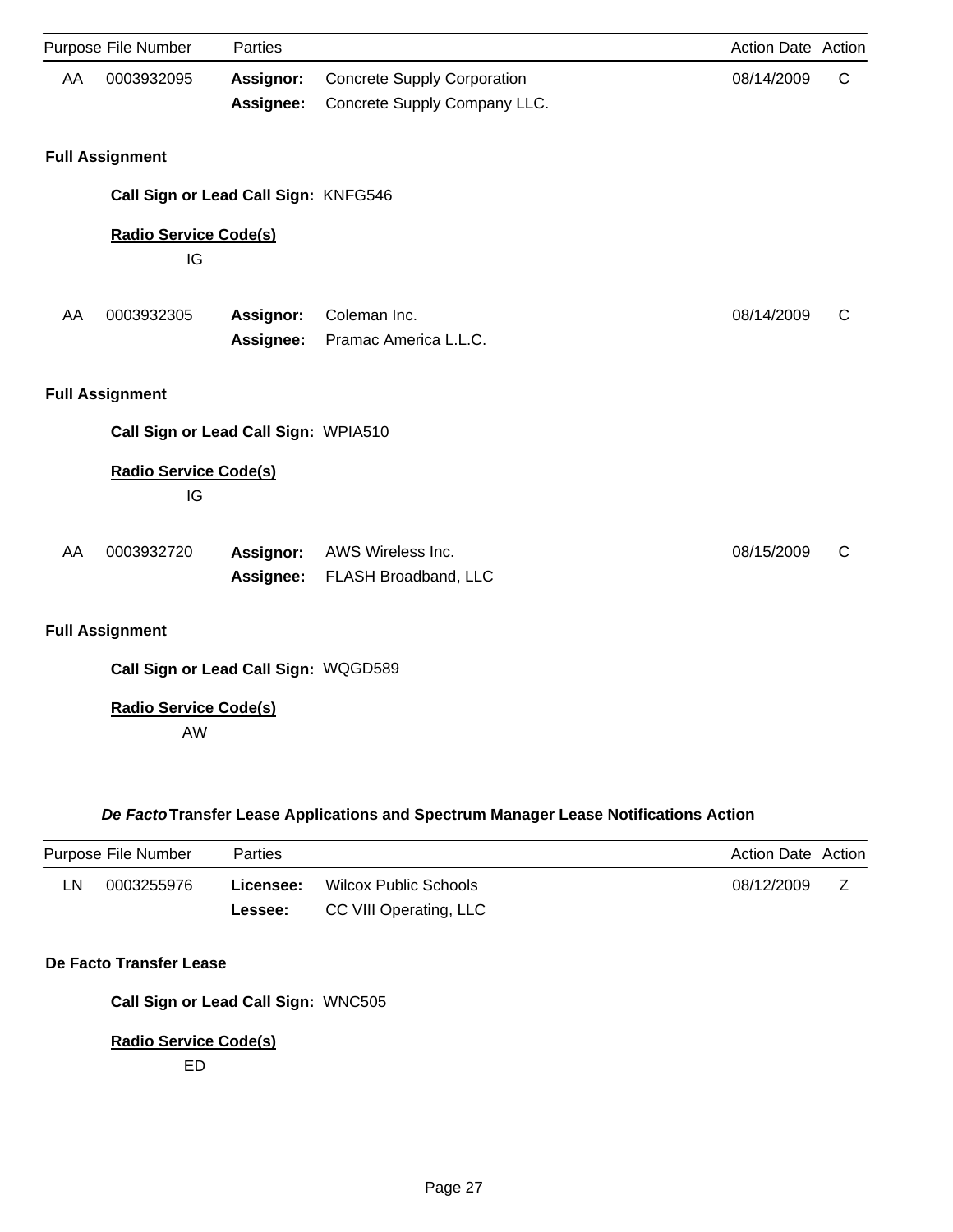|    | Purpose File Number                       | Parties              |                                                                       | Action Date Action |   |
|----|-------------------------------------------|----------------------|-----------------------------------------------------------------------|--------------------|---|
| LN | 0003257168                                | Licensee:<br>Lessee: | <b>Central Community College Foundation</b><br>CC VIII Operating, LLC | 08/12/2009         | Z |
|    | De Facto Transfer Lease                   |                      |                                                                       |                    |   |
|    | Call Sign or Lead Call Sign: WNC502       |                      |                                                                       |                    |   |
|    | <b>Radio Service Code(s)</b><br>ED        |                      |                                                                       |                    |   |
| LN | 0003258746                                | Licensee:<br>Lessee: | Kearney Catholic High School Foundation<br>CC VIII Operating, LLC     | 08/12/2009         | Ζ |
|    | De Facto Transfer Lease                   |                      |                                                                       |                    |   |
|    | Call Sign or Lead Call Sign: WLX986       |                      |                                                                       |                    |   |
|    | <b>Radio Service Code(s)</b><br>ED        |                      |                                                                       |                    |   |
| AM | 0003348571                                | Licensee:<br>Lessee: | Motorola, Inc.<br>Mid-America Regional Council                        | 08/12/2009         | Z |
|    | De Facto Transfer Lease                   |                      |                                                                       |                    |   |
|    | Call Sign or Lead Call Sign: WQHE711      |                      |                                                                       |                    |   |
|    | <b>Radio Service Code(s)</b><br>PC        |                      |                                                                       |                    |   |
| LE | 0003878370                                | Licensee:<br>Lessee: | Cricket Licensee (Reauction) LLC<br><b>Commnet Four Corners, LLC</b>  | 08/13/2009         | Z |
|    | De Facto Transfer Lease                   |                      |                                                                       |                    |   |
|    | Call Sign or Lead Call Sign: L000005319   |                      |                                                                       |                    |   |
|    | <b>Radio Service Code(s)</b><br><b>CW</b> |                      |                                                                       |                    |   |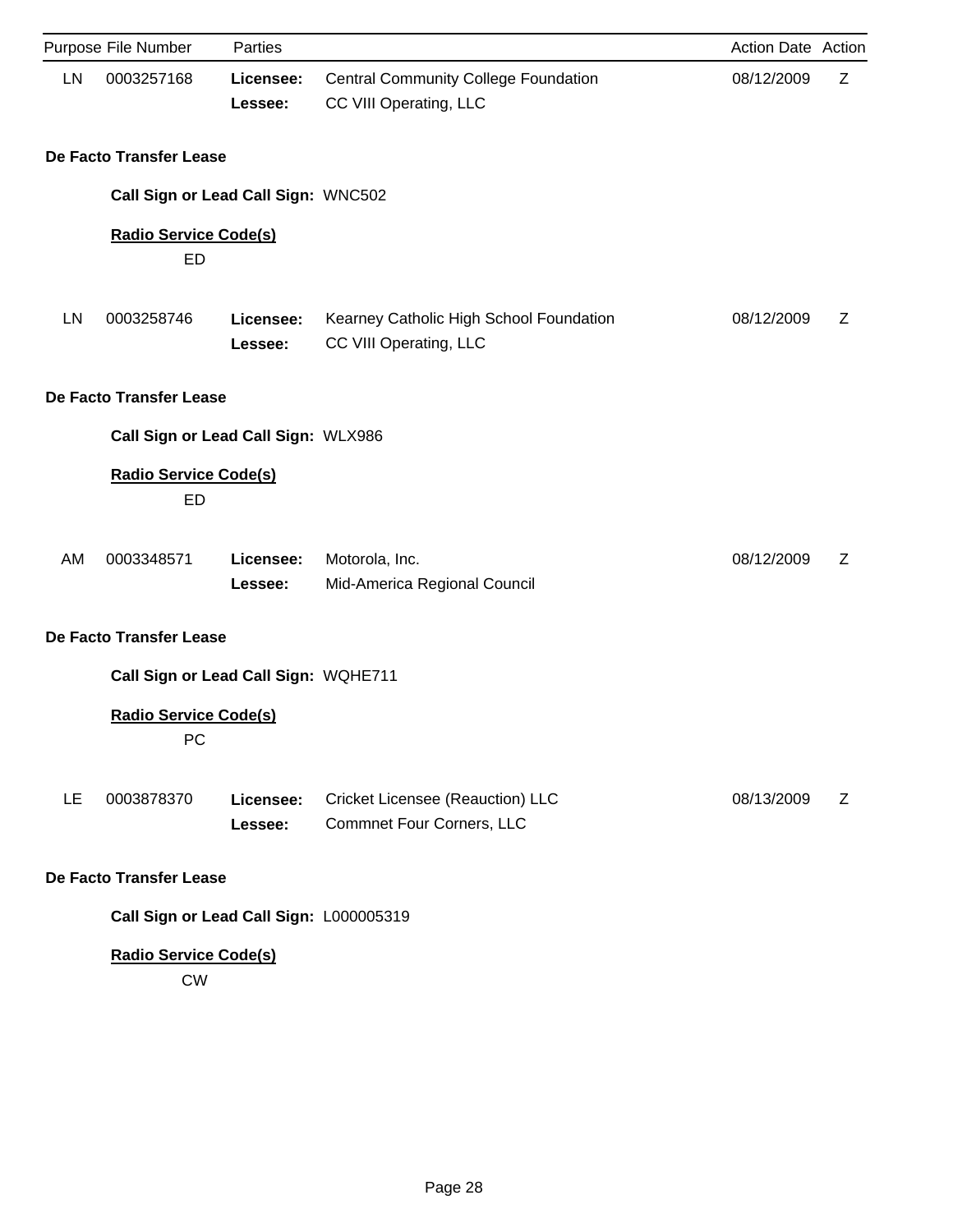|    | Purpose File Number                       | Parties              |                                                                         | Action Date Action |   |
|----|-------------------------------------------|----------------------|-------------------------------------------------------------------------|--------------------|---|
| LN | 0003893283                                | Licensee:<br>Lessee: | REGENTS OF THE UNIV OF MINNESOTA<br>Independent Spectrum Rochester, LLC | 08/15/2009         | G |
|    | De Facto Transfer Lease                   |                      |                                                                         |                    |   |
|    | Call Sign or Lead Call Sign: WIG34        |                      |                                                                         |                    |   |
|    | <b>Radio Service Code(s)</b><br><b>ED</b> |                      |                                                                         |                    |   |
| LN | 0003917988                                | Licensee:<br>Lessee: | Denali Spectrum License Sub, LLC<br>Cricket Communications, Inc.        | 08/11/2009         | Q |
|    | <b>Spectrum Manager Lease</b>             |                      |                                                                         |                    |   |
|    | Call Sign or Lead Call Sign: WQGV784      |                      |                                                                         |                    |   |
|    | <b>Radio Service Code(s)</b><br>AW        |                      |                                                                         |                    |   |
| LN | 0003917992                                | Licensee:<br>Lessee: | Denali Spectrum License Sub, LLC<br>Cricket Communications, Inc.        | 08/11/2009         | Q |
|    | <b>Spectrum Manager Lease</b>             |                      |                                                                         |                    |   |
|    | Call Sign or Lead Call Sign: WQGV784      |                      |                                                                         |                    |   |
|    | <b>Radio Service Code(s)</b><br>AW        |                      |                                                                         |                    |   |
| LN | 0003920065                                | Licensee:<br>Lessee: | <b>Hildreth Public Schools</b><br>DigitalBridge Spectrum Corp.          | 08/11/2009         | G |
|    | De Facto Transfer Lease                   |                      |                                                                         |                    |   |
|    | Call Sign or Lead Call Sign: WNC504       |                      |                                                                         |                    |   |
|    | <b>Radio Service Code(s)</b><br><b>ED</b> |                      |                                                                         |                    |   |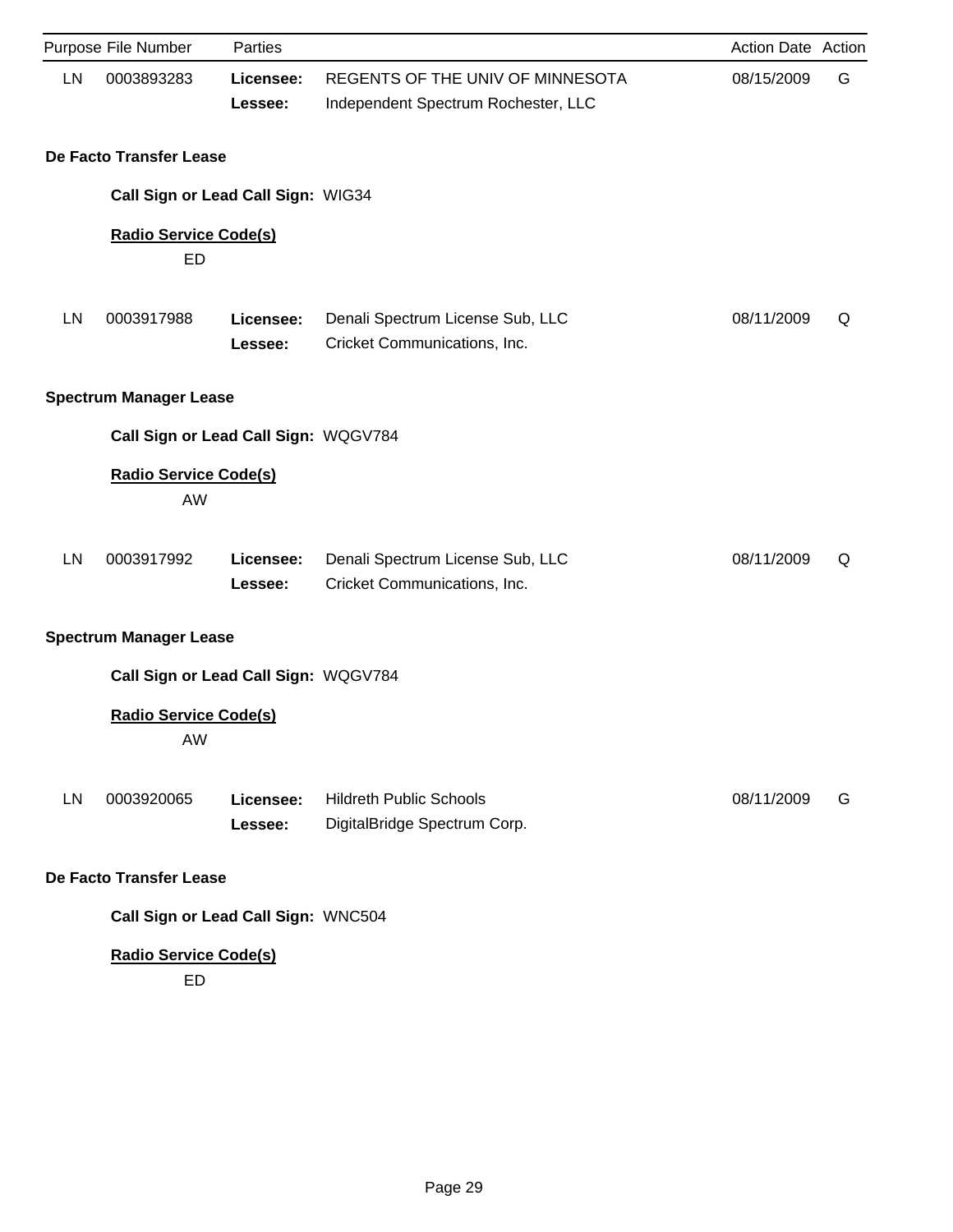|           | Purpose File Number                       | Parties              |                                                                             | Action Date Action |   |
|-----------|-------------------------------------------|----------------------|-----------------------------------------------------------------------------|--------------------|---|
| LN        | 0003920117                                | Licensee:<br>Lessee: | Campbell/Silver Lake Public Schools<br>DigitalBridge Spectrum Corp.         | 08/11/2009         | G |
|           | De Facto Transfer Lease                   |                      |                                                                             |                    |   |
|           | Call Sign or Lead Call Sign: WNC821       |                      |                                                                             |                    |   |
|           | <b>Radio Service Code(s)</b><br>ED        |                      |                                                                             |                    |   |
| LN        | 0003920131                                | Licensee:<br>Lessee: | Central Catholic High School Foundation<br>DigitalBridge Spectrum Corp.     | 08/11/2009         | G |
|           | De Facto Transfer Lease                   |                      |                                                                             |                    |   |
|           | Call Sign or Lead Call Sign: WLX894       |                      |                                                                             |                    |   |
|           | <b>Radio Service Code(s)</b><br>ED        |                      |                                                                             |                    |   |
| <b>WD</b> | 0003926197                                | Licensee:<br>Lessee: | Crossroads Wireless, Inc., Debtor-In-Possession<br>WGH Communications, Inc. | 08/13/2009         | W |
|           | <b>Spectrum Manager Lease</b>             |                      |                                                                             |                    |   |
|           | Call Sign or Lead Call Sign: WQGH653      |                      |                                                                             |                    |   |
|           | <b>Radio Service Code(s)</b><br><b>CW</b> |                      |                                                                             |                    |   |
| <b>LN</b> | 0003930612                                | Licensee:<br>Lessee: | Crossroads Wireless, Inc., Debtor-In-Possession<br>WGH Communications, Inc. | 08/12/2009         | Q |
|           | <b>Spectrum Manager Lease</b>             |                      |                                                                             |                    |   |
|           | Call Sign or Lead Call Sign: WQGH653      |                      |                                                                             |                    |   |
|           | <b>Radio Service Code(s)</b>              |                      |                                                                             |                    |   |

CW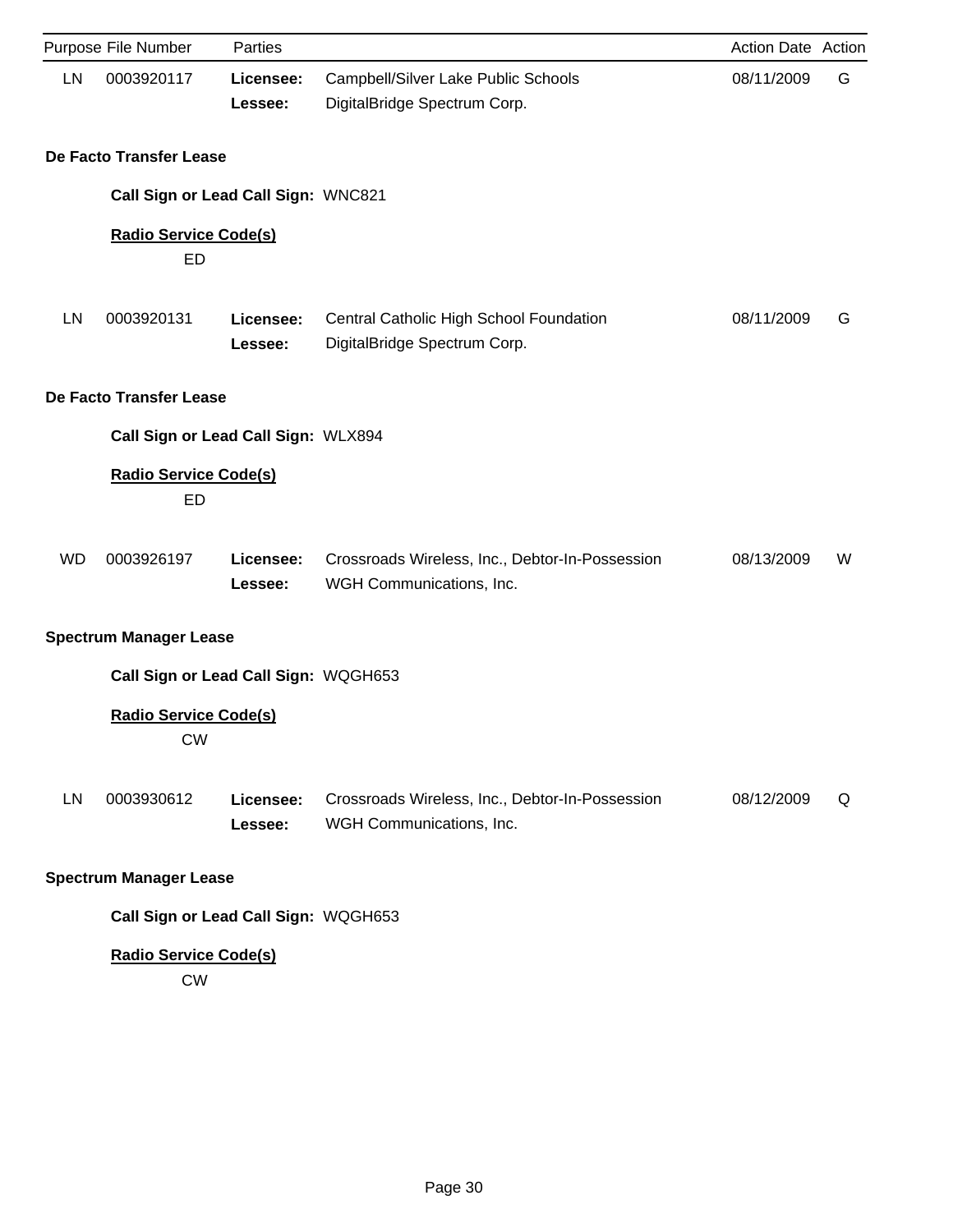|    | Purpose File Number     | Parties |                                        | <b>Action Date Action</b> |     |
|----|-------------------------|---------|----------------------------------------|---------------------------|-----|
| LN | 0003910274 <sup>1</sup> |         | Licensee: Sky Com 700 MHZ, LLC         | 08/13/2009                | . റ |
|    |                         | Lessee: | <b>Federated Telephone Cooperative</b> |                           |     |

### **Spectrum Manager Lease**

**Call Sign or Lead Call Sign:** WQIZ629

**Radio Service Code(s)**

WY

WZ

1 Acceptance of this application is without prejudice to whatever enforcement action may be deemed appropriate arising from the facts discussed herein.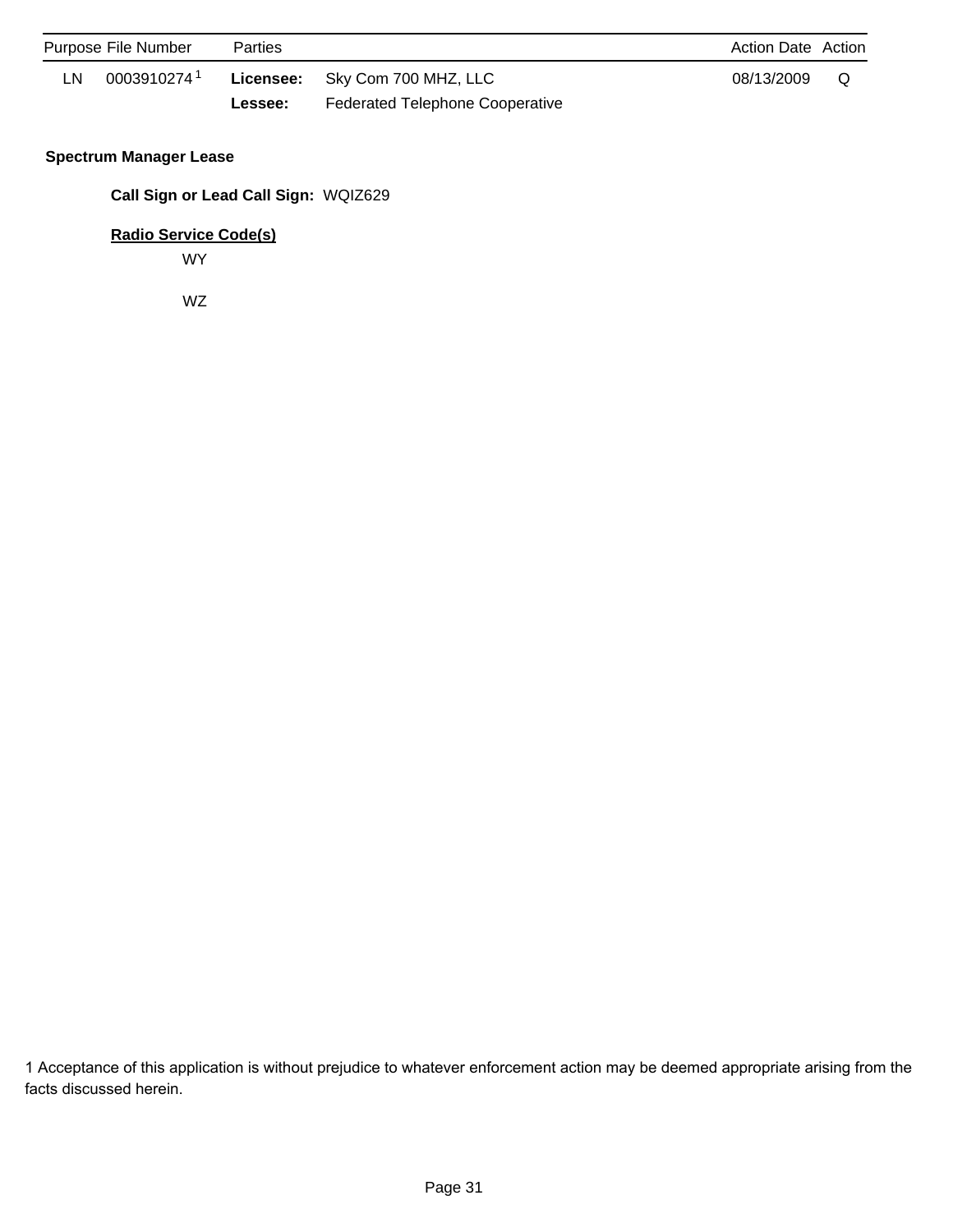#### **Purpose Key:**

- 
- 
- 
- LC Cancel of a Lease/Sublease/Private Commons RE DE Reportable Event Arrangement TC Transfer of Control
- LE Extend the Term of a Lease/Sublease/Private Commons WD Withdrawal Arrangement

#### **Action Key:**

- 
- 
- 
- 
- M Consummated M W Withdrawn<br>
Z Application

#### **Radio Service Key:**

- AA Aviation Auxiliary Group
- AB Aural Microwave Booster
- AF Aeronautical and Fixed
- AI Aural Intercity Relay
- AR Aviation Radionavigation
- AS Aural Studio Transmitter Link
- AW AWS, 1710-1755/2110-2155 MHz bands
- BA 1390-1392 MHz Band, Market Area
- BB 1392-1395 and 1432-1435 MHz Bands, Market Area
- BC 1670-1675 MHz Band, Market Area
- BR Broadband Radio Service
- CA Commercial Air-ground Radiotelephone
- CB BETRS
- CD Paging and Radiotelephone
- CE Digital Electronic Message Service
- CF Point to Point Microwave
- CG Air-ground Radiotelephone
- CJ Commercial Aviation Air-Ground Radiotelephone (800 MHz band)
- CL **Cellular**
- CN PCS Narrowband
- CO Offshore Radiotelephone
- CP Part 22 VHF/UHF Paging (excluding 931MHz)
- CR Rural Radiotelephone
- CT Local Television Transmission
- CW PCS Broadband
- CY 1910-1915/1990-1995 MHz Bands, Market Area
- CZ Paging and Radiotelephone, Auctioned
- DV Multichannel Video Distribution AND Data Service
- ED Educational Broadband Service
- GB Business, 806-821/851-866 MHz, Conventional
- GC 929-930 MHz Paging Systems, Auction
- GI Other Indust/Land Transp, 896-901/935-940 MHz, Conv.
- GJ Business and Industrial/Land Transportation (809 - 824 and 8)
- GL 900 MHz Conventional SMR (SMR, Site-Specific)
- GM 800 MHz Conventional SMR (SMR, Site-specific)
- GO Other Indust/Land Transp, 806-821/851-866 MHz, Conv.
- GR SMR, 896-901/935-940 MHz, Conventional
- GS Private Carrier Paging, 929-930 MHz
- GU Business, 896-901/935-940 MHz, Conventional
- GX SMR, 806-821/851-866 MHz, Conventional
- IG Industrial/Business Pool, Conventional
- IK Industrial/Business Pool Commercial, Conventional
- LD Local Multipoint Distribution Service
- LN 902-928 MHz Location Narrowband (Non-Multilateration)
- LP Broadcast Auxiliary Low Power
- Location and Monitoring Service, Multilateration (LMS) LS
- Low Power Wireless Assist Video Devices LV
- LW 902-928 MHz Location Wideband (Grandfathered AVM)
- AA Assignment of Authorization LM Modification of a Lease/Sublease/Private Commons Arrangement
- AM Amendment LN New Lease/Sublease/Private Commons Arrangement
- AR DE Annual Report **LT** Transfer of Control of a Lessee/Sublessee
	-
	-
	-
- C Consented **C** Consented **P** Returned to pending **D** Dismissed **P** Returned to pending
- D Dismissed Q Accepted
- G Granted **R** Returned
- K Killed T Terminated
	-
	- Application removed from GAP
	- MA Marine Auxiliary Group
	- MC Coastal Group
	- MG Microwave Industrial/Business Pool
	- MK Alaska Group
	- MM Millimeter Wave 70/80/90 GHz Service
	- MR Marine Radiolocation Land
	- MS Multiple Address Service, Auctioned
	- NC Nationwide Commercial 5 Channel, 220 MHz
		- NN 3650-3700 MHz
		- PC Public Coast Stations, Auctioned
		- PE Digital Electronic Message Service Private
		- QA 220-222 MHz Band Auction
		- QD Non-Nationwide Data, 220 MHz
		- QO Non-Nationwide Other, 220 MHz
		- QQ Intelligent Transportation Service (Non-Public Safety)
		- QT Non-Nationwide 5 Channel Trunked, 220 MHz
		- RP Broadcast Auxiliary Remote Pickup

700 MHz Upper Band (Block D)

Wireless Communications Service 700 MHz Upper Band (Block C)

YB Business, 806-821/851-866 MHz, Trunked YC SMR, 806-821/851-866 MHz, Trunked, Auctioned SMR, 896-901/935-940 MHz, Auctioned

700 MHz Lower Band (Blocks A, B, E)

YK Industrial/Business Pool - Commercial, Trunked YL 900 MHz Trunked SMR (SMR, Site-Specific) YM 800 MHz Trunked SMR (SMR, Site-specific)

YH SMR, 806-821/851-866 MHz, Auctioned (Rebanded YC license) YI Other Indust/Land Transp. 896-901/935-940 MHz, Trunked YJ Business and Industrial/Land Transportation (809 - 824 and 8)

YO Other Indust/Land Transp. 806-821/851-866 MHz, Trunked

- RS Land Mobile Radiolocation
- TB TV Microwave Booster
- TI TV Intercity Relay
- TN 39 GHz, Auctioned
- TP TV Pickup

WP

WS WU

YD

Page 32

\* If the purpose of application is Amendment or Withdrawal and the disposition action indicates that a Dismissal occurred,

there may be a previous version of that application still pending in ULS. You are encouraged to utilize ULS Application Search to research the disposition status of all versions of a particular filing.

WZ WX WY

TS TV Studio Transmitter Link

WR Microwave Radiolocation

Lower 700 MHz Bands

700 MHz Guardband

YG Industrial/Business Pool, Trunked

YS SMR, 896-901/935-940 MHz, Trunked YU Business, 896-901/935-940 MHz,Trunked YX SMR, 806-821/851-866 MHz, Trunked ZV Interactive Video and Data Service

- TT TV Translator Relay
- TZ 24 GHz Service
- WA Microwave Aviation
- WM Microwave Marine